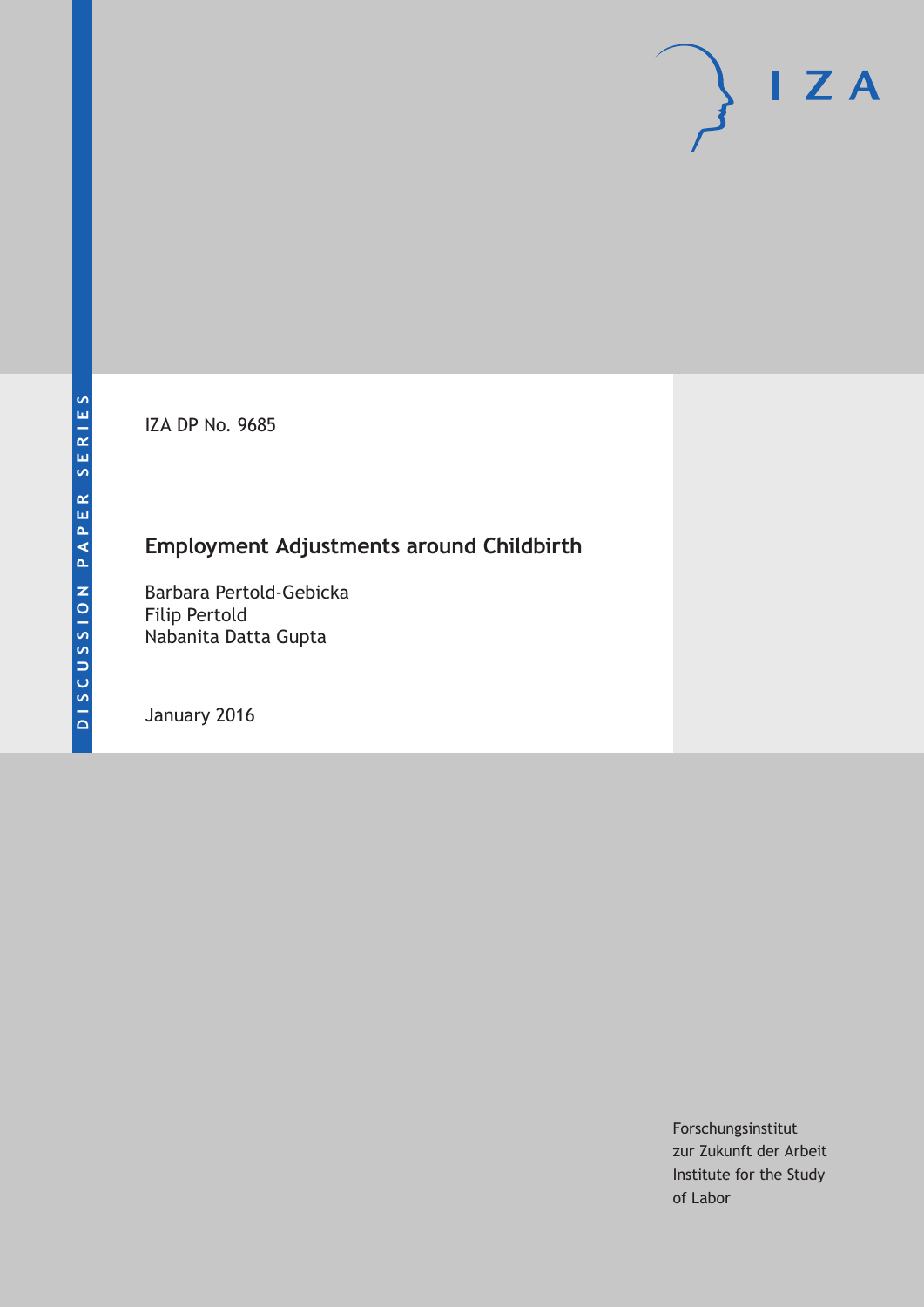# **Employment Adjustments around Childbirth**

# **Barbara Pertold-Gebicka**

*Charles University in Prague*

# **Filip Pertold**

*CERGE-EI*

# **Nabanita Datta Gupta**

*Aarhus University and IZA*

Discussion Paper No. 9685 January 2016

IZA

P.O. Box 7240 53072 Bonn Germany

Phone: +49-228-3894-0 Fax: +49-228-3894-180 E-mail: iza@iza.org

Any opinions expressed here are those of the author(s) and not those of IZA. Research published in this series may include views on policy, but the institute itself takes no institutional policy positions. The IZA research network is committed to the IZA Guiding Principles of Research Integrity.

The Institute for the Study of Labor (IZA) in Bonn is a local and virtual international research center and a place of communication between science, politics and business. IZA is an independent nonprofit organization supported by Deutsche Post Foundation. The center is associated with the University of Bonn and offers a stimulating research environment through its international network, workshops and conferences, data service, project support, research visits and doctoral program. IZA engages in (i) original and internationally competitive research in all fields of labor economics, (ii) development of policy concepts, and (iii) dissemination of research results and concepts to the interested public.

IZA Discussion Papers often represent preliminary work and are circulated to encourage discussion. Citation of such a paper should account for its provisional character. A revised version may be available directly from the author.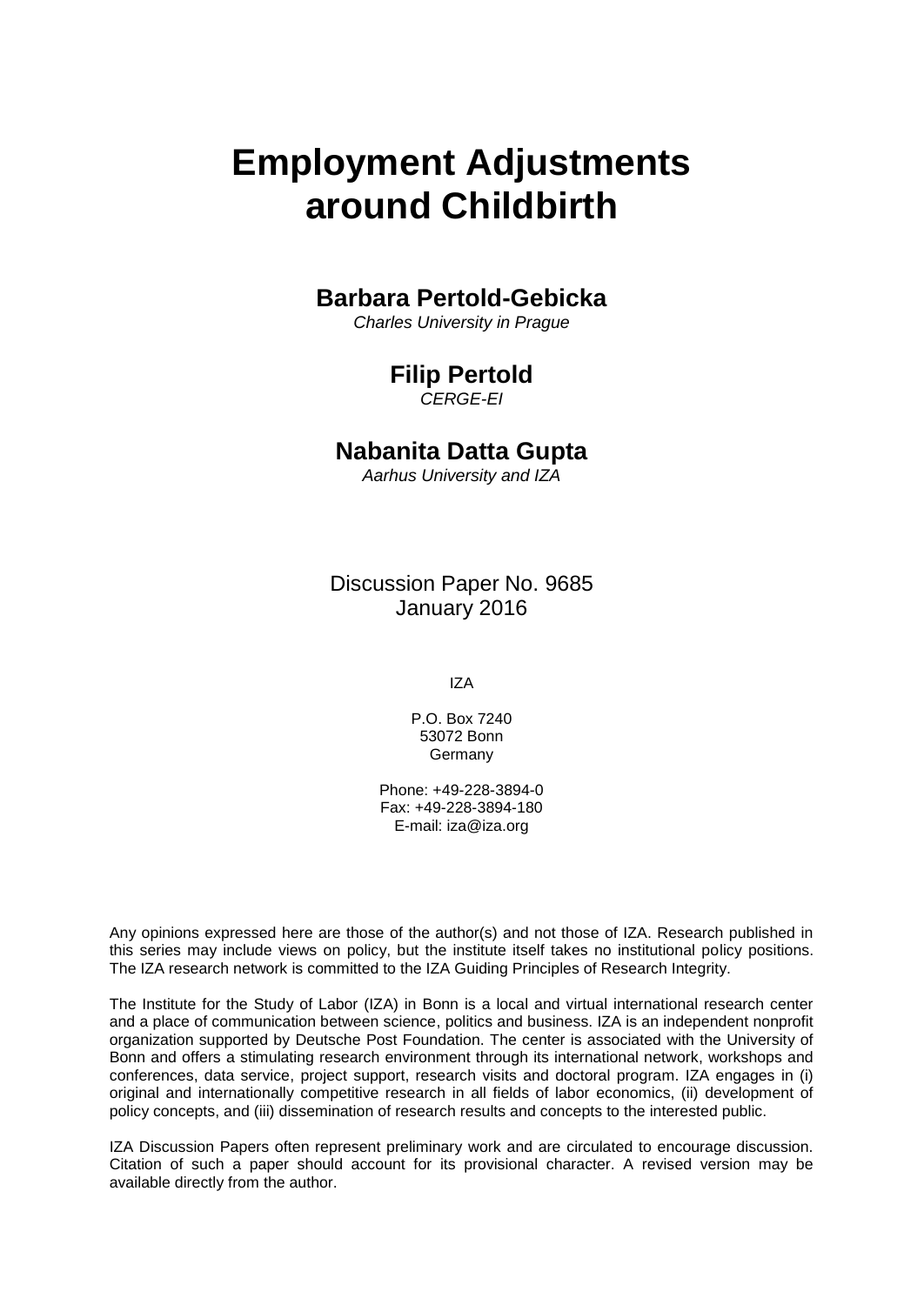IZA Discussion Paper No. 9685 January 2016

# **ABSTRACT**

# **Employment Adjustments around Childbirth\***

Using rich longitudinal register data from Denmark, we show that the allocation of mothers between the competitive private sector and the family-friendly public sector significantly changes around the birth of their first child. Specifically, mothers – post first childbirth – are increasingly switching from the private to the public sector and are also less likely to leave the public sector. The incidence of switching sectors can be partly explained by occupational characteristics, such as the convexity of pay and time pressure. In line with the compensating wage differential theory, we observe that the switch into the public sector is accompanied with a wage drop.

JEL Classification: J13, J16, J24

Keywords: motherhood, employment, sector switching, occupational characteristics

Corresponding author:

 $\overline{a}$ 

Nabanita Datta Gupta Department of Economics and Business Aarhus University Fuglesangs Allé 4 8210 Aarhus V Denmark E-mail: [ndg@econ.au.dk](mailto:ndg@econ.au.dk)

<sup>\*</sup> Barbara Pertold-Gebicka acknowledges support from the Grant Agency of the Czech Republic grant No. 14-26574P. Filip Pertold acknowledges support from The Danish Council for Independent Research | Social Sciences (FSE) Grant #0602-00880B and from the Neuron Foundation.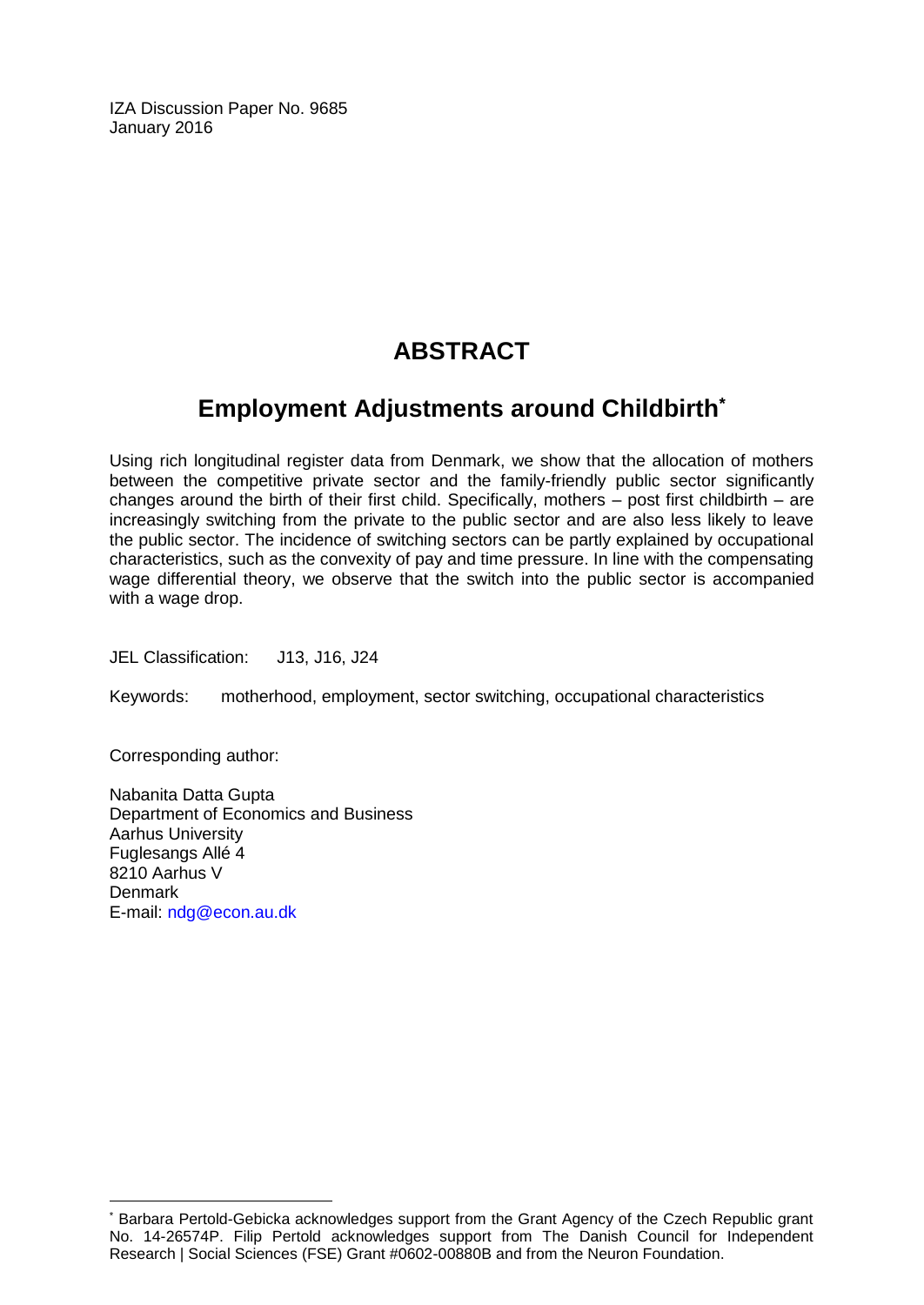### **I Introduction**

 $\overline{\phantom{a}}$ 

Motherhood alters women's labor market activity. Not only does it imply a break in employment and a related stagnation of human capital, it also changes the time constraint. Recent literature documents several channels through which women react to this event by adjusting their careers. These include reduction in hours worked (Herr 2015) or taking advantage of family-friendly jobs with flexible working schedule or the possibility to work from home (Felfe  $2012$ ).<sup>1</sup> As noted by Goldin (2014), reduction of working hours or a flexible working schedule is heavily punished in terms of wages in some jobs but less in others. In this paper we thus hypothesize that mothers having jobs with unfavorable conditions for combining motherhood and career are motivated to look for new, family-friendly employment.

According to the classical view on job choice, women choose an employment track at the beginning of their career keeping in mind future fertility and related restrictions (Grolich and de Grip 2009). Nevertheless, as documented in Figure 1, the allocation of mothers across employment sectors significantly changes *after* the birth of their first child, which is indicative evidence for changing jobs in response to maternity.<sup>2</sup> This can be considered to be in line with theories that view job match quality as an experience good (Light and McGarry 1998). As mothers learn how difficult it is to combine motherhood and career within their current employment, they may look for a new job with more family-friendly attributes.

<sup>&</sup>lt;sup>1</sup> Leaving the labor market, either temporarily or permanently, may be yet another response, as in the so-called "opting out revolution" in North America. Few studies find evidence for this phenomenon. Antecol (2010) finds increasing overall child penalties for white college-educated married women working in male-dominated jobs, though not on the extensive margin. Thus, the focus here is on strategies that combine motherhood and work. <sup>2</sup> Related to this, data from the U.S. Census Bureau's SIPP (Survey of Income and Program Participation) panels show that among women who worked during pregnancy and returned to work within a year after birth, 18.6% in 2005-2007 were observed with a different employer, up from 16.7% in 2000-2004 (Laughlin, 2011).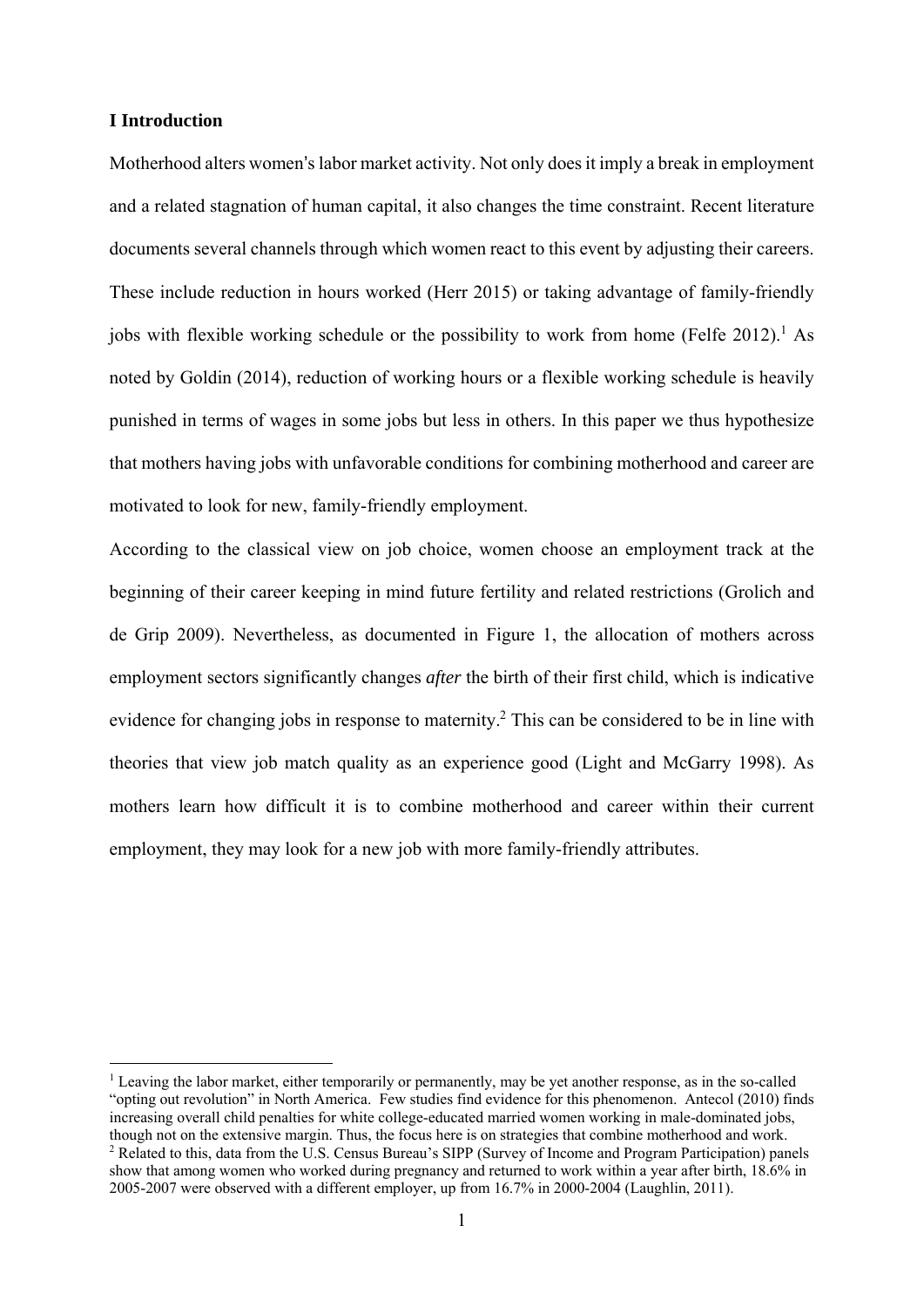

FIGURE 1. SHARE OF EMPLOYMENT IN PUBLIC SECTOR

*Note:* Each point in this graph corresponds to the share of workers within each distance to birth (as measured in years) who are employed in the public sector, which adds up to one with share employed in the private sector. The sample consists of Danish men and women who had their first child in the age-interval 26-33. Childless women are defined as women who do not have any children by the last observation year. For childless women the counterfactual age at first birth was imputed using the distribution of actual age at first birth among mothers with similar characteristics. See the appendix for more detail.

Goldin (2014) compellingly argues that within-occupation inflexibilities with respect to hours spent at work stand behind the penalization of women, however no previous study has attempted to link these job attributes, such as time pressure or convexity of pay with respect to time spent at work, to employment mobility among mothers. In this paper we take advantage of the dual structure of the Danish labor market to shed more light on employment adjustments after childbirth and how these relate to the characteristics of jobs held around the time of a birth. Like in many countries, there are two large employment sectors in Denmark: public and private. The public sector represents family-friendly establishments, while the private sector represents employers with job attributes less suitable for combining motherhood and career.<sup>3</sup>

Using rich longitudinal register data, we provide evidence that a significant share of mothers increasingly adjust sectorial allocation in the time after giving birth to their first child by switching from the private to the public sector. We further show that to a large extent the

 $\overline{\phantom{a}}$ 

<sup>&</sup>lt;sup>3</sup> Family-friendliness of the public sector has previously been recognized, among others, by Albrecht et al. (1999), Datta Gupta and Smith (2000), Nielsen, Simonsen, and Verner. (2004), Datta Gupta, Smith and Verner (2008), and Duvivier and Narcy (2014) who discuss the drivers of the motherhood wage gap in public and private sectors in Sweden, Denmark, and France. They find that public sector employees experience a lower family wage gap than private sector employees and argue that one of the reasons lies in the dependence of wages and career path in the public sector on years of service (maternity leave inclusive) rather than time actually spent at work.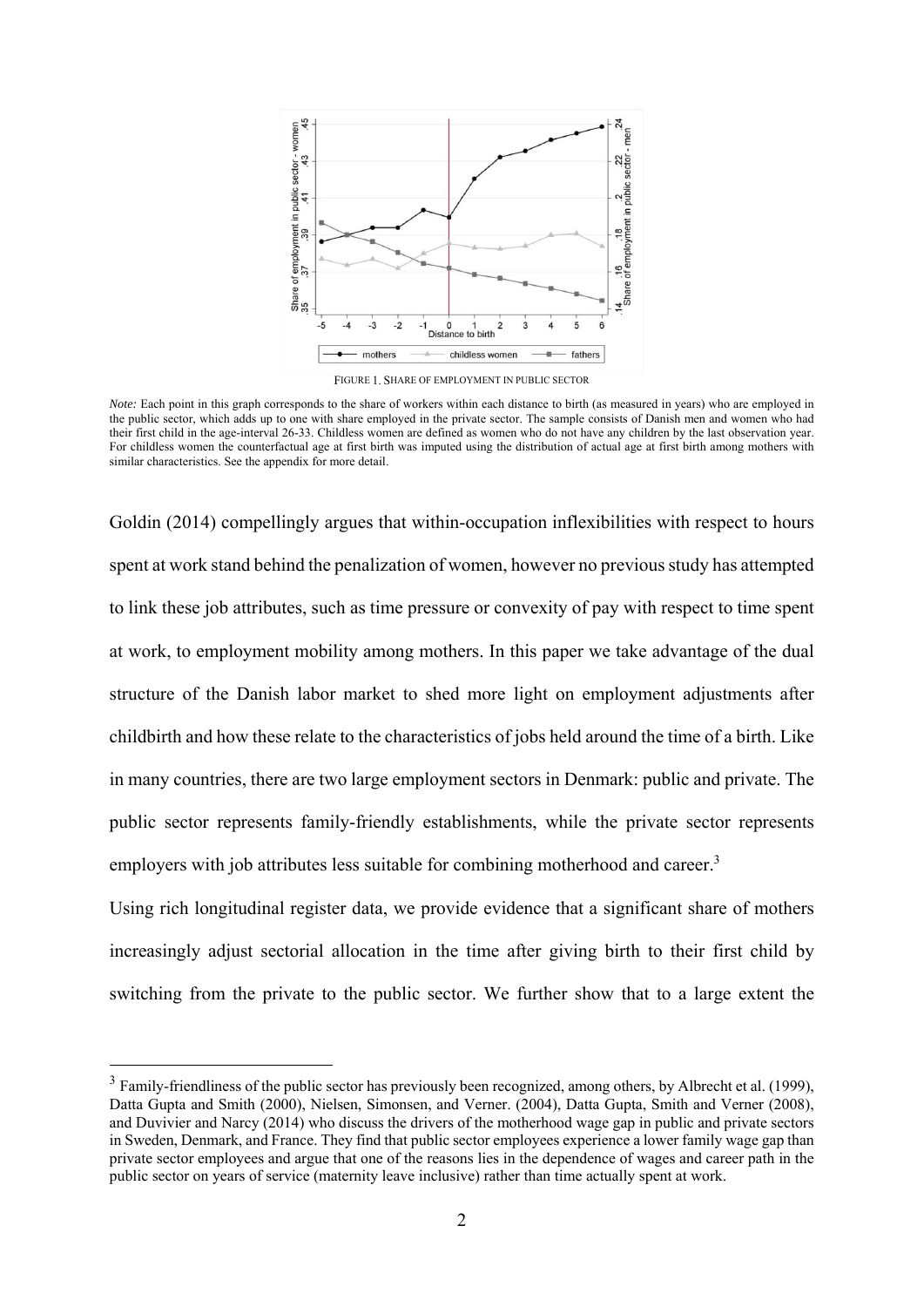incidence of switching sectors is explained by the characteristics of pre-switch occupations, namely time pressure and convexity of pay schemes with respect to hours worked. In line with the compensating wage differential theory, with find that mothers who leave the private sector and become employed in the public sector experience a drop in hourly wages. We also show that mothers who start their careers in the public sector are less likely to leave the public sector in later stages of their career (compared to fathers or childless women of the same age and education who also start their careers in the public sector).

Overall, our findings suggests that mothers seek specific employers (in our case represented by the public sector), which to some extent helps them overcome barriers to combining motherhood and career. Such sorting–specifically due to the event of motherhood–into a familyfriendly sector and which is directly related to the convexity of pay and lack of flexibility in the private sector has not previously been shown in the literature. 4

## **II Data and Methods**

 $\overline{\phantom{a}}$ 

For the purpose of this study we use Danish register data. This dataset has a panel structure and contains detailed socio-economic information on all individuals living in Denmark. We base our analysis on a sample of Danish women (and men) born in 1969, 1970, and 1971. The choice of these three birth cohorts is driven by the availability of occupational data limited to 1991– 2008 and the focus of our analysis on women of childbearing age. We concentrate on mothers (and fathers) who had their first child between the ages of 26 and 33.5

We observe employment status, type of employer, yearly and hourly earnings, and 2-digit occupations at the end of November of each calendar year. Additionally, we observe birth dates

<sup>&</sup>lt;sup>4</sup> Previous cross-sectional evidence from a single year (1997) from Denmark has shown that being a mother and having a lower expected rate of wage compensation during maternity leave in the private sector significantly increased a woman's probability of being employed in the public sector (Nielsen, Simonsen, and Verner 2004).

<sup>&</sup>lt;sup>5</sup> This age range covers about 70 percent of all first-time mothers in the analyzed cohorts. We also performed robustness checks with different definition of age range at first birth and results remain unchanged. The results can be provided upon request.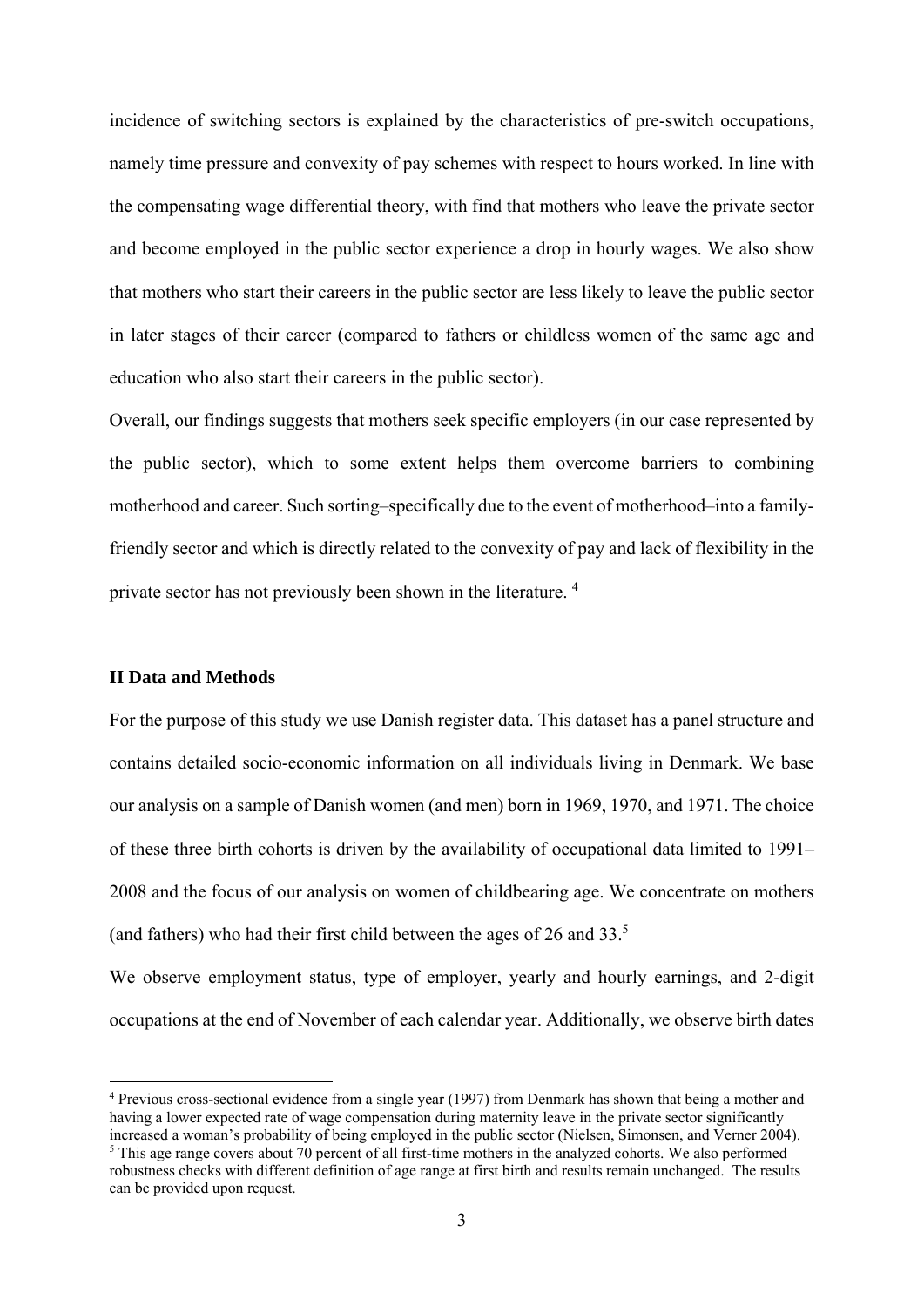of all children. Occupational characteristics are retrieved from the O\*NET database. To match occupations coded by ISCO –the occupational classification used in Europe– with occupational characteristics as provided by the O\*NET database, we apply manual matching facilitated with the crosswalk provided by the US Bureau for Labor Statistics (2012). Whenever applicable, wages are deflated to their 2005 level.

Table 1 provides basic statistics summarizing the data used in this study. We observe in total more than 51,000 fathers, 50,000 mothers and  $12,000$  childless women<sup>6</sup> for a period of 19 years. It can be seen from the table that women are much more often employed in the family-friendly public sector than men and that employment in the public sector significantly increases over age for mothers, but does not change much for childless women or fathers. We also observe the already well documented fact that the earnings gap between mothers and fathers widens more in the private sector than in the public sector after the first birth (Albrecht et al. 1999, Datta Gupta and Smith 2000, Nielsen, Simonsen, and Verner. 2004).

These statistics, combined with the stylized facts depicted in Figure 1, are suggestive of the behavior of mothers in the labor market. It appears that a large share of mothers self-select to the public sector at the beginning of their careers, which might be driven by a desire to combine future family life and career. This is in line with earlier studies that model sectorial allocation and fertility decisions simultaneously (Nielsen, Simonsen, and Verner 2004). New evidence presented here suggests a further inflow of mothers into the public sector after having a first child. In particular, the share of mothers in the public sector increases by 17 percent (7 percentage points). This suggests that some women who started their careers in the private sector might reallocate to the public sector in response to having children.

 $\overline{a}$ 

<sup>&</sup>lt;sup>6</sup> Childless women are defined as women who do not have children by the last observation year, i.e. 2008. In this year they are 37-39 years old.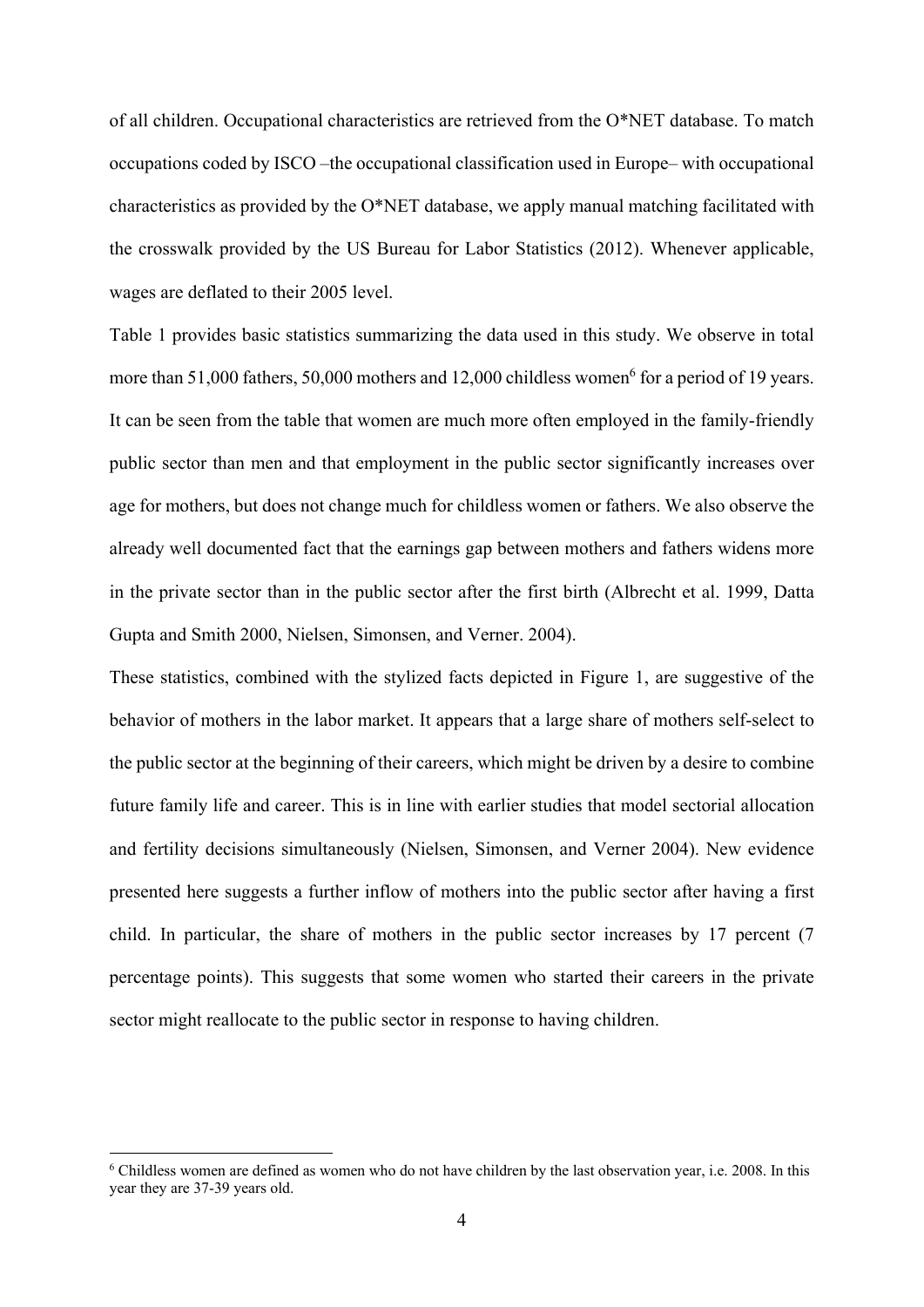|                                                 | $1$ ADEL $1$ $\rightarrow$ $3$ UNINIAR $1$ , $31$ A11911C <sub>9</sub> |           |           |                 |           |           |
|-------------------------------------------------|------------------------------------------------------------------------|-----------|-----------|-----------------|-----------|-----------|
|                                                 |                                                                        | Mothers   |           | Childless Women | Fathers   |           |
|                                                 | At age 25                                                              | At age 35 | At age 25 | At age 35       | At age 25 | At age 35 |
| Log earnings in the public sector               | 11.34                                                                  | 12.15     | 11.18     | 12.12           | 11.42     | 12.40     |
| Log earnings in the private sector              | 11.67                                                                  | 12.21     | 11.57     | 12.26           | 11.97     | 12.54     |
| Share of employment in the public sector:       |                                                                        |           |           |                 |           |           |
| All                                             | 0.40                                                                   | 0.47      | 0.37      | 0.40            | 0.17      | 0.16      |
| Employed in public s. at age 25                 | $\overline{\phantom{a}}$                                               | 0.76      | ۰         | 0.70            | ۰         | 0.50      |
| Employed in private s. at age 25                |                                                                        | 0.23      |           | 0.21            | ۰         | 0.07      |
| Share of employment in high-skilled occupations | 0.04                                                                   | 0.18      | 0.04      | 0.19            | 0.05      | 0.21      |
| Age when having the first child                 |                                                                        | 27.4      |           | -               |           | 29.3      |
| <b>Observations</b>                             |                                                                        | 50,459    |           | 12,036          |           | 51,253    |

TABLE 1 SUMMARY STATISTICS

To further analyze this latter phenomenon, we estimate the year-to-year propensity of switching from private to public sector (and, for completeness, from public to private sector) by regressing the switching indicator on a set of dummies corresponding to distances to and from birth and other explanatory variables. As the distance to birth effect might confound with the age effect, we add a reference group. In our preferred specification fathers are used as such a group, because they allow for exact definition of the post-birth period and have been used in recent studies (Angelov, Johansson, and Lindahl forthcoming, Kleven, Landais, and Sogaard 2015).<sup>7</sup> To highlight the role of job characteristics in switching patterns, we add control variables corresponding to different measures of family-friendliness of the occupation where an individual was employed in the last period. These measures are either derived from the O\*NET database, or estimated using the Danish register data. Specifically, we estimate the convexity of monthly pay (i.e. salary) with respect to hours worked for each 2-digit occupation using Mincer-type regressions with log-salary as the dependent variable and log-hours as one of the explanatory variables.<sup>8</sup> Following Goldin (2014) we extract from O\*NET four occupational characteristics that seem to be the most relevant for our analysis. These are "freedom to make decisions", "contact with others", "structured vs. unstructured work", and "time pressure", all listed in the Work Context category.

 $\overline{a}$ 

<sup>&</sup>lt;sup>7</sup> Results using childless women as the reference group are presented in the appendix and they provide qualitatively similar findings.

<sup>&</sup>lt;sup>8</sup> The convexity of pay was alternatively estimated using the Danish Work Environment Cohort Study 2000 database, where the hours measure is self-reported as opposed to the contracted hours as available in the register data. Wage-hours elasticities based on these two datasets are similar (results available on request).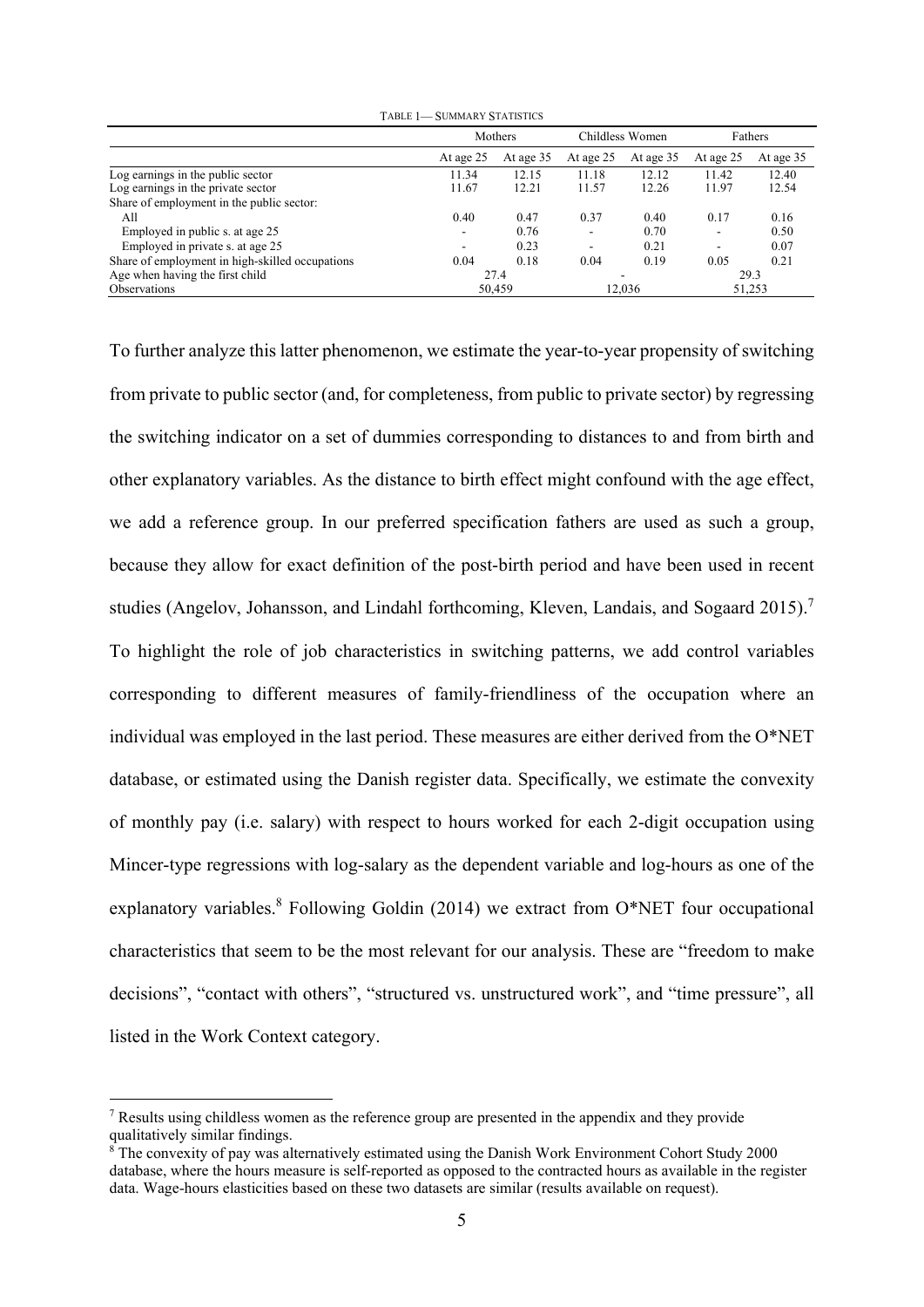In the next step we consider the possible effects of the observed relocation between less and more family-friendly employers on mothers' labor market outcomes. We regress yearly changes in wages, hours worked, and the probability of being employed in a high skilled position on the indicator of sectorial switch and the interaction of sectorial switch with the motherhood status.

### **III Results**

We visualize the regression results for year-to-year switching propensity by plotting the coefficients corresponding to the estimates of the family gap (mothers minus fathers) in the probability of switching from private to public sector (Figure 2, Panel A) and from public to private sector (Figure 2, Panel B) at each distance to birth. Each line corresponds to a different set of control variables. It can be seen that the family gap in switching from the less familyfriendly sector to the more family-friendly sector increases significantly after the birth of the first child and grows with each year. This evidence suggests that mothers may learn over time how difficult it is to combine motherhood with career and the likelihood of switching sectors therefore increases over time (compared to fathers). Patterns concerning switching from the more family-friendly sector to the less family-friendly sector are different. We observe fathers being more likely to switch from the public to the private sector than mothers, with the family gap being largest two years after birth.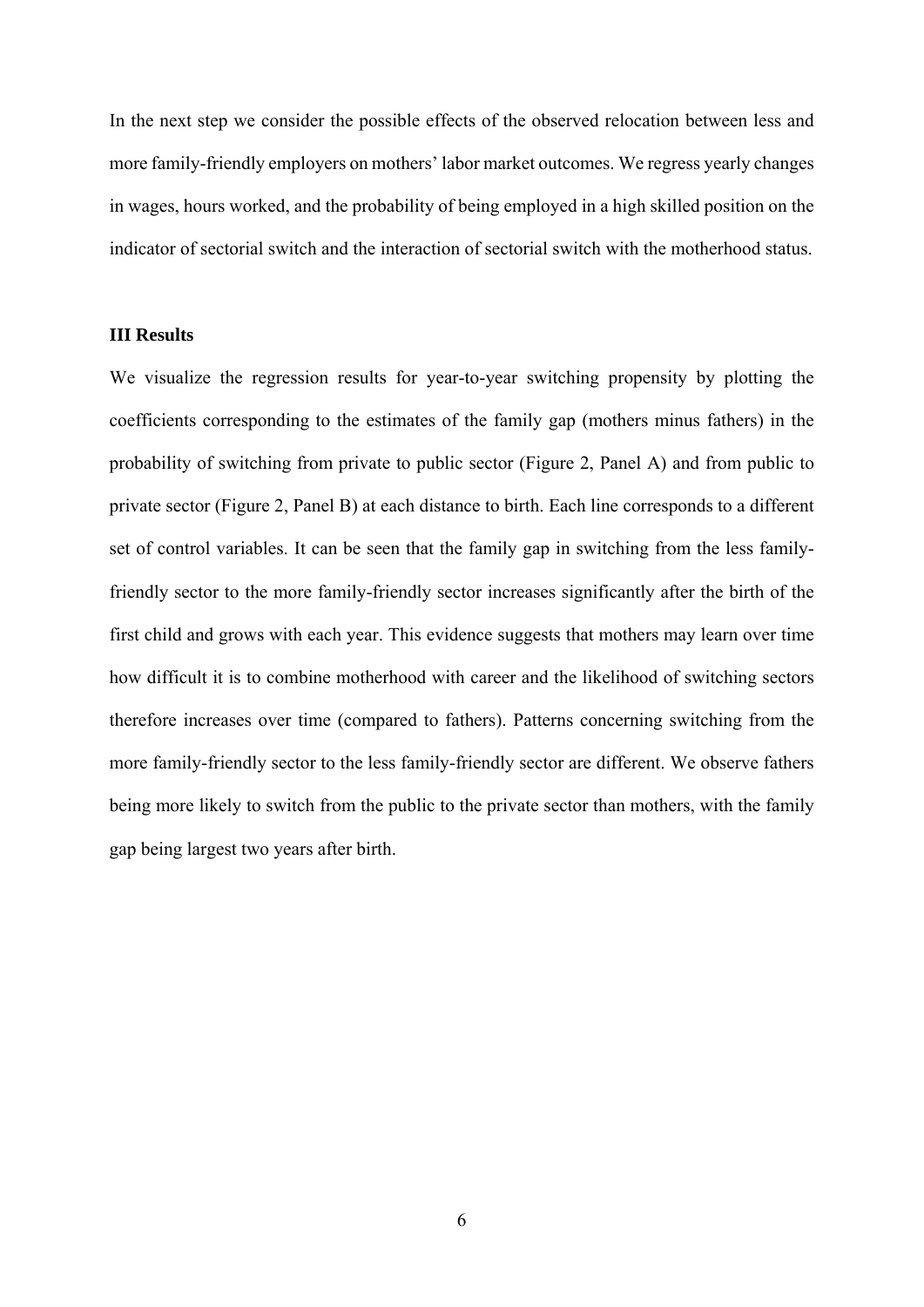



FIGURE 2. FAMILY GAP IN THE PROBABILITY OF SWITCHING

*Note:* Each dot represents a point estimate of the coefficient corresponding to the motherhood effect (mothers vs. fathers) at each distance to birth. Full regression tables can be found in the appendix.

Adding measures of family-friendliness of the previous year's occupation as control variables explains large part of the difference in the probability to switch between mothers and fathers. The estimated parameters corresponding to the interactions of the mother dummy with occupation characteristics suggest that mothers are more likely to switch away from occupations with high elasticity of pay, high freedom to make decisions, and involving intensive contact with others.<sup>9</sup>

We further analyze what happens to labor market outcomes, in particular hourly wages, annual hours worked, and skill level of occupation, for mothers who switch sectors. Table 2 reports the estimated effects of switching sectors on outcomes of mothers who were employed in the private (public) sector in the previous year. We observe that relocating from the private to the public sector is generally associated with a drop in wages. Nevertheless, we find that when the switch from the private into the public sector occurs after giving birth to the first child, the drop in wages and hours worked is significantly smaller and likelihood to be promoted into high skilled occupations is higher. We further find that the switch from the public into the private

 $\overline{\phantom{a}}$ 

<sup>9</sup> Detailed results are presented in the appendix table 1A.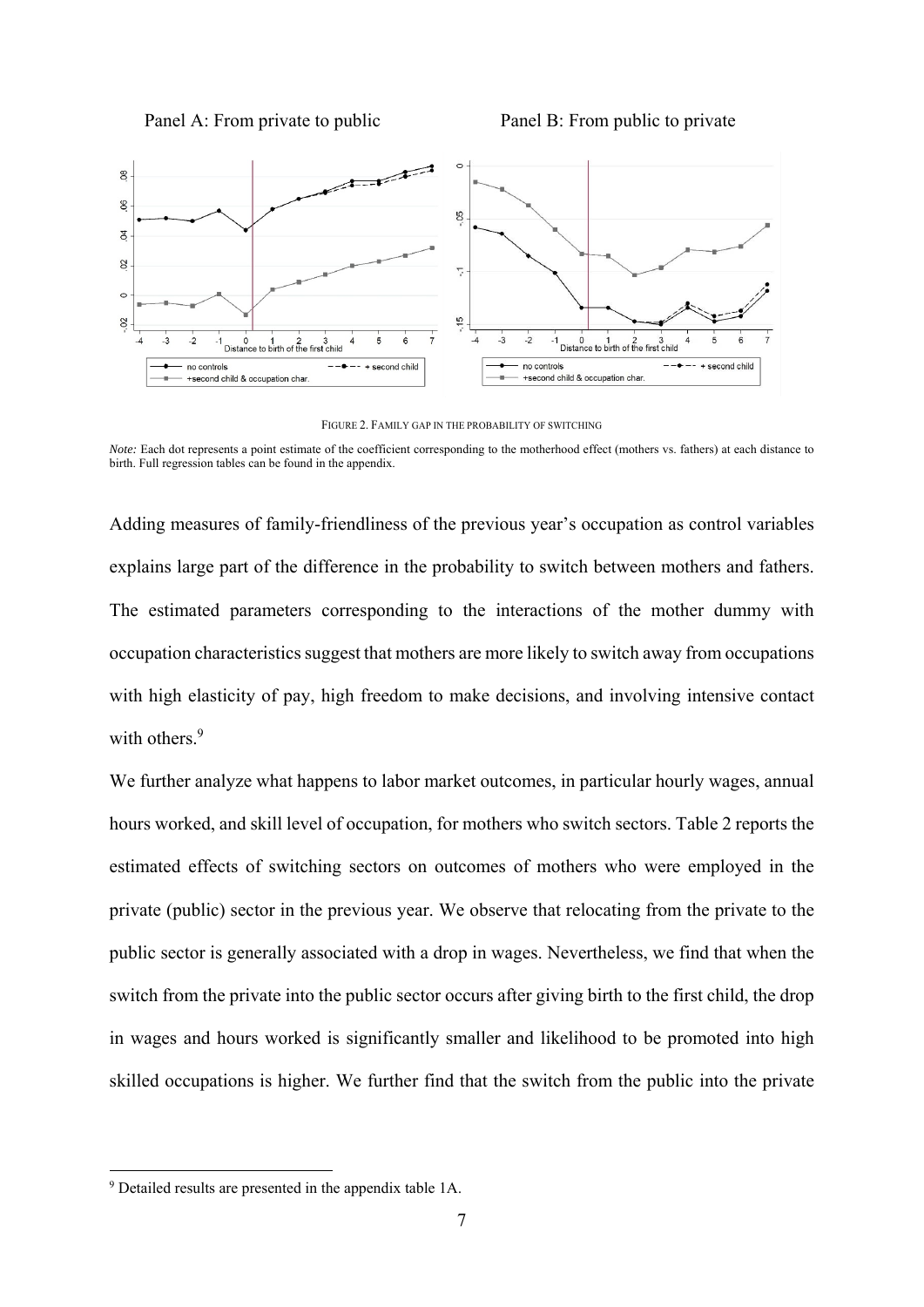sector (Panel B) is associated with an economically small increase in wages, which disappears when the switch occurs after birth.

Such findings are consistent with the previously documented fact that the private sector limits career progress and wage growth of mothers post first childbirth more than the public sector. Potential wage loss occurring as a consequence of switching from the private into the public sector (and the gain from switching from the public into the private sector) may therefore decrease in the post-birth period.

|                                                | $\Delta$ Log hourly wage | $\Delta$ Hours worked | $\Delta$ Probability of high-skilled occupation |
|------------------------------------------------|--------------------------|-----------------------|-------------------------------------------------|
| Panel A. Employed in the private sector in t-1 |                          |                       |                                                 |
| Sector switch                                  | $-0.116***$              | $-236.298***$         | $-0.006***$                                     |
|                                                | (0.005)                  | (7.272)               | (0.003)                                         |
| After birth                                    | $-0.041***$              | $-125.487***$         | $-0.011***$                                     |
|                                                | (0.005)                  | (4.739)               | (0.002)                                         |
| After birth*sector switch                      | $0.078***$               | 170.978***            | $0.065***$                                      |
|                                                | (0.008)                  | (10.771)              | (0.005)                                         |
| Constant                                       | $-0.935***$              | $-486.186***$         | $-0.236***$                                     |
|                                                | (0.014)                  | (18.975)              | (0.009)                                         |
| Obs.                                           | 145640                   | 145640                | 145640                                          |
| R-squared                                      | 0.054                    | 0.024                 | 0.018                                           |
| Panel B. Employed in the public sector in t-1  |                          |                       |                                                 |
| Sector switch                                  | $0.013**$                | $-78.639***$          | $-0.051**$                                      |
|                                                | (0.006)                  | (7.134)               | (0.004)                                         |
| After birth                                    | $-0.005$                 | $-81.648***$          | $-0.019***$                                     |
|                                                | (0.007)                  | (7.961)               | (0.004)                                         |
| After birth*sector switch                      | $-0.017**$               | $-37.877$             | $0.016***$                                      |
|                                                | (0.009)                  | (10.396)              | (0.005)                                         |
| Constant                                       | $-1.110***$              | $-1300***$            | $-0.536***$                                     |
|                                                | (0.024)                  | (29.000)              | (0.015)                                         |
| Obs.                                           | 76013                    | 76013                 | 76013                                           |
| R-squared                                      | 0.069                    | 0.053                 | 0.056                                           |

TABLE 2— EFFECTS OF YEAR TO YEAR CHANGES IN SECTORIAL ALLOCATION ON WAGES, HOURS AND OCCUPATION SKILL LEVEL

*Notes:* Table presents OLS regression results for the sample of mothers. The dependent variable is change in log hourly wages, annual hours worked, or the propensity of being employed in a high-skilled occupation between two consecutive years. Control variables include educational level, age, years of experience in the private (Panel A) or public (Panel B) sector, and presence of the second child. High-skilled occupations are defined as "Top executives" and "Employees at the highest level" using the variable *pstill* defining the primary working position.

\*\*\* Significant at the 1 percent level.

\*\* Significant at the 5 percent level.

\* Significant at the 10 percent level.

### **IV Conclusion**

The evidence presented in this paper illustrates the relationship between fertility and employment reallocation in a labor market consisting of two sectors that differ in the degree to which they enable combining work and family. We show that mothers after giving birth to their first child are more likely to leave the private sector and become employed in the public sector,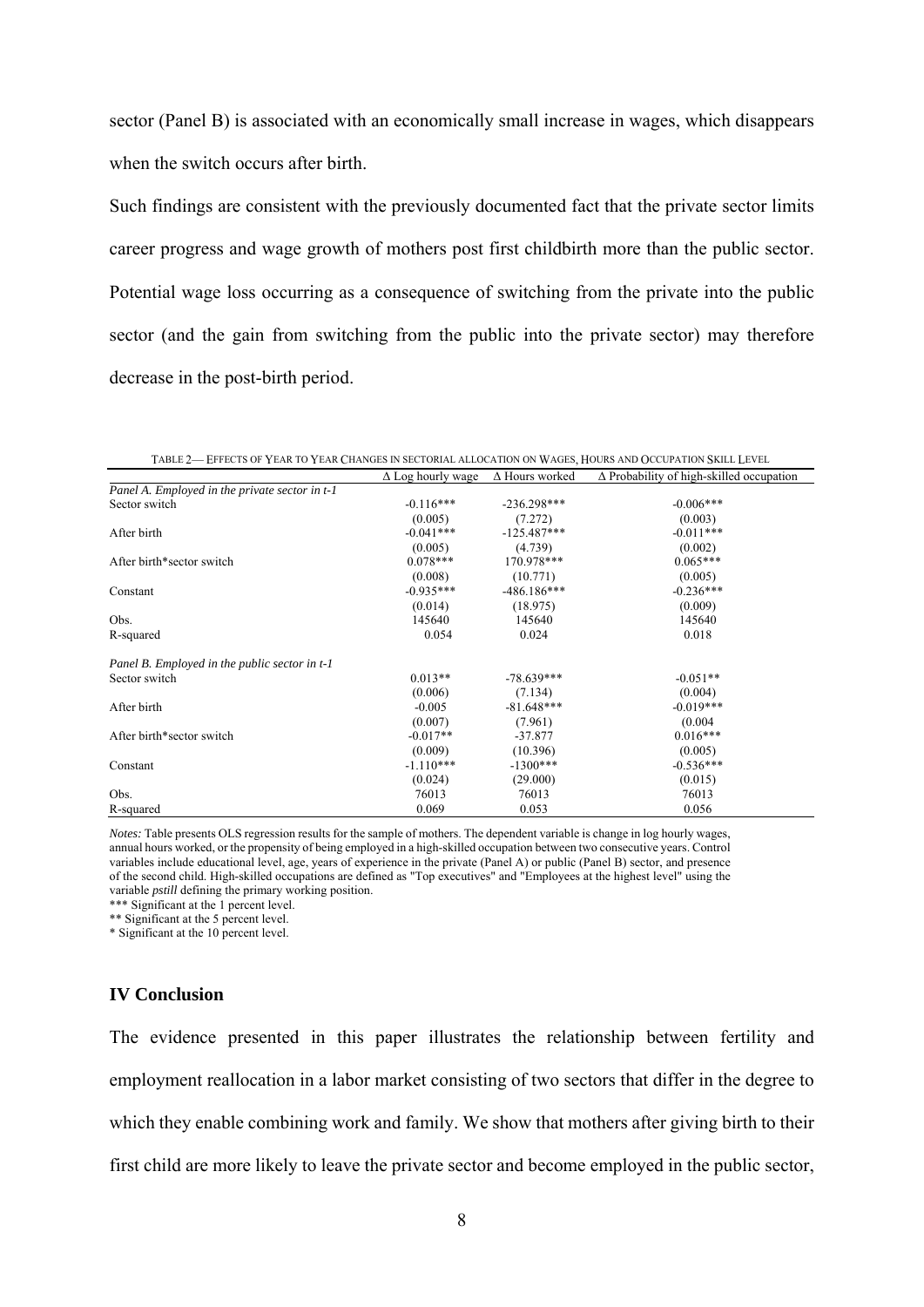which is generally considered to be the more family-friendly employer. In line with Goldin's (2014) arguments that certain occupations in the private sector heavily punish combining motherhood and career, we show that mothers who switch to the public sector are generally more likely to leave occupations with convex pay schemes and with inflexible working hours. Based on the evidence uncovered in this study, we conclude that the situation of women in the labor market may be impacted not only by affecting their decisions upon entering the labor market (for example through polices targeting their field of study or first occupation), but also by increasing their motivation to stay in the job they hold around the birth of the first child. Public policies should reflect the fact that a large portion of the switching behavior can be explained by the characteristics of occupations (convexity of pay or inflexible working hours), in which mothers are employed before the switch takes place. This implies that offering job schedules which are less dependent on continuous working hours and with greater time flexibility could increase the proportion of women working in the private sector during motherhood. Although our evidence aligns with Goldin's (2014) arguments about the last steps in gender convergence, we leave for future research the question of whether the endogenous sorting of mothers after childbirth, as documented in this paper, has an impact on the wage convergence of males and females in the labor market.

#### REFERENCES

- Albrecht, James W., Per-Anders Edin, Marianne Sundström and Susan B. Vromann. 1999. Career Interruptions and Subsequent Earnings, *Journal of Human Resources*. 34, 294-311.
- Angelov, N., P. Johansson, and E. Lindahl (forthcoming). Parenthood and the Gender Gap in Pay, *Journal of Labour Economics*, forthcoming 2016.
- Bureau of Labor Statistics. 2012. Crosswalk between the International Standard Classification of Occupations (ISCO-08) and the 2010 Standard Occupational Classification (SOC),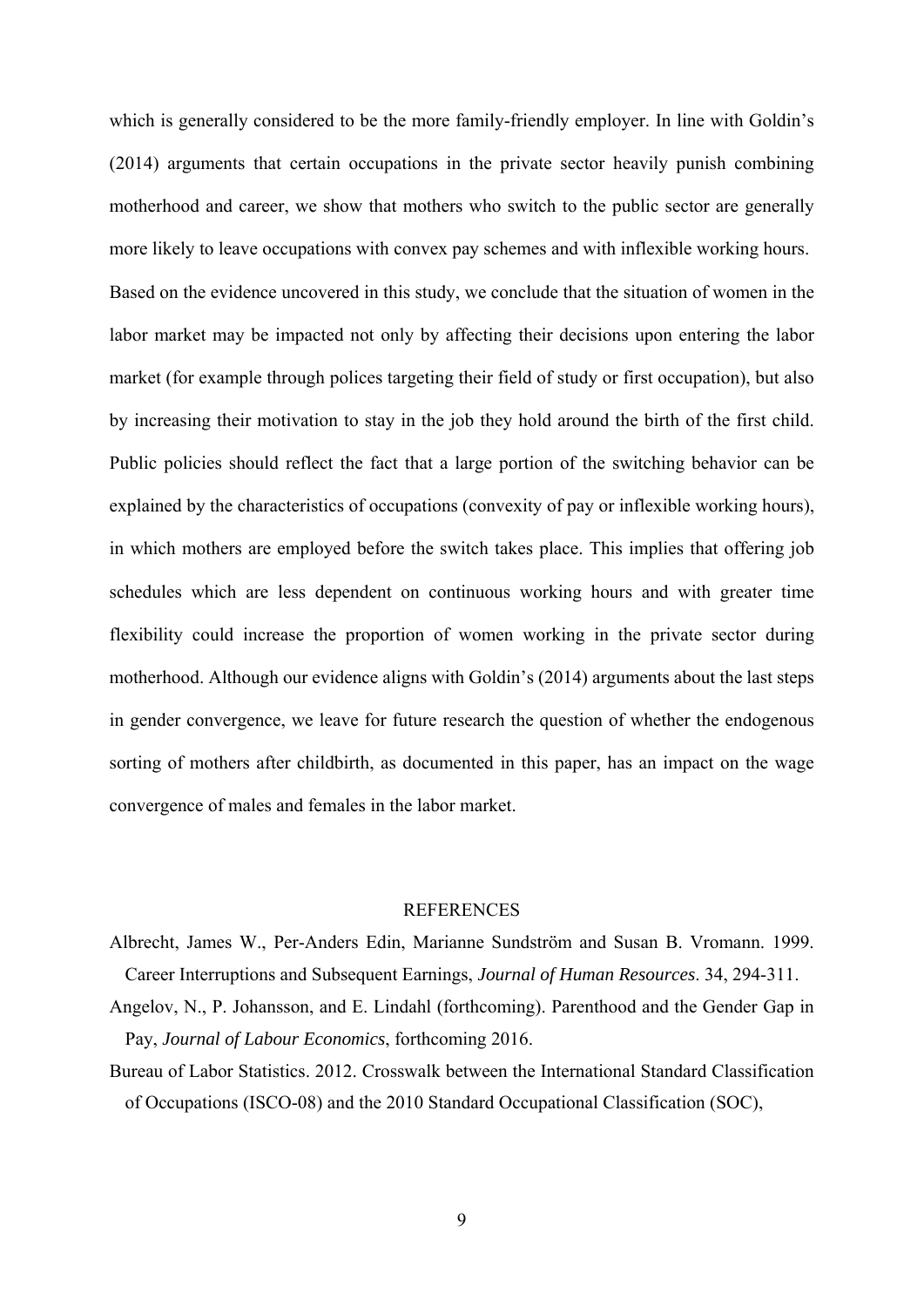- Datta Gupta, Nabanita and Nina Smith. 2000. "Children and Career Interruptions" Working Paper no. 00-03, Center for Labour Market and Social Research, Aarhus.
- Datta Gupta, Nabanita, Nina Smith and Mette Verner. 2008."PERSPECTIVE ARTICLE: The impact of Nordic countries' family friendly policies on employment, wages and children" *Review of Economics of the Household*. 6 (1): 65-89.
- Duvivier, Chloé, and Mathieu Nancy. 2014. "The Motherhood Wage Penalty and its Determinants: a Public-Private Comparison" Centre d'études de l'emploi Working Paper No. 172
- Felfe, Christina. 2012. "The motherhood wage gap: What about job amenities?" *Labour Economics*. 19 (1): 59–67.
- Fernandez-Kranz, Daniel, Aitor Lacuesta, and Núria Rodriguez-Planas. 2013 "The Motherhood Earnings Dip: Evidence from Administrative Records". *Journal of Human Resources*. 48 (1): 169-197.
- Goldin, Claudia. 2014. "Grand Gender Convergence: Its Last Chapter". *American Economic Review.* 104 (4): 1091–1119.
- Grolich, Dennis and Andries de Grip. 2009. "Human Capital Depreciation during Motherhood" *Oxford Economic Papers*, vol 61: p. 98-121
- Herr, Jane L. 2015. "The Labor Supply Effects of Delayed First Birth". *American Economic Review: Papers & Proceedings*. 105 (5): 630–637.
- Kleven, Henrik J., Camille Landais and Jakob Egholt Sogaard 2015. "Children and Gender Inequality: Evidence from Denmark" mimeo.
- Laughlin, Lynda. 2011. "Maternity Leave and Employment Patterns: 2006–2008". Current Population Report, P70-128. U.S. Census Bureau, Washington, DC.
- Light, Audrey and Kathleen McGarry. 1998 "Job Change Patterns and the Wages of Young Men" *The Review of Economic and Statistics*. Vol. 80, No 2, pp. 276-286
- Nielsen, Helena S., Marianne Simonsen, and Mette Verner. 2004. "Does the Gap in Familyfriendly Policies Drive the Family Gap?" *Scandinavian Journal of Economics*, 106 (4): 721– 744.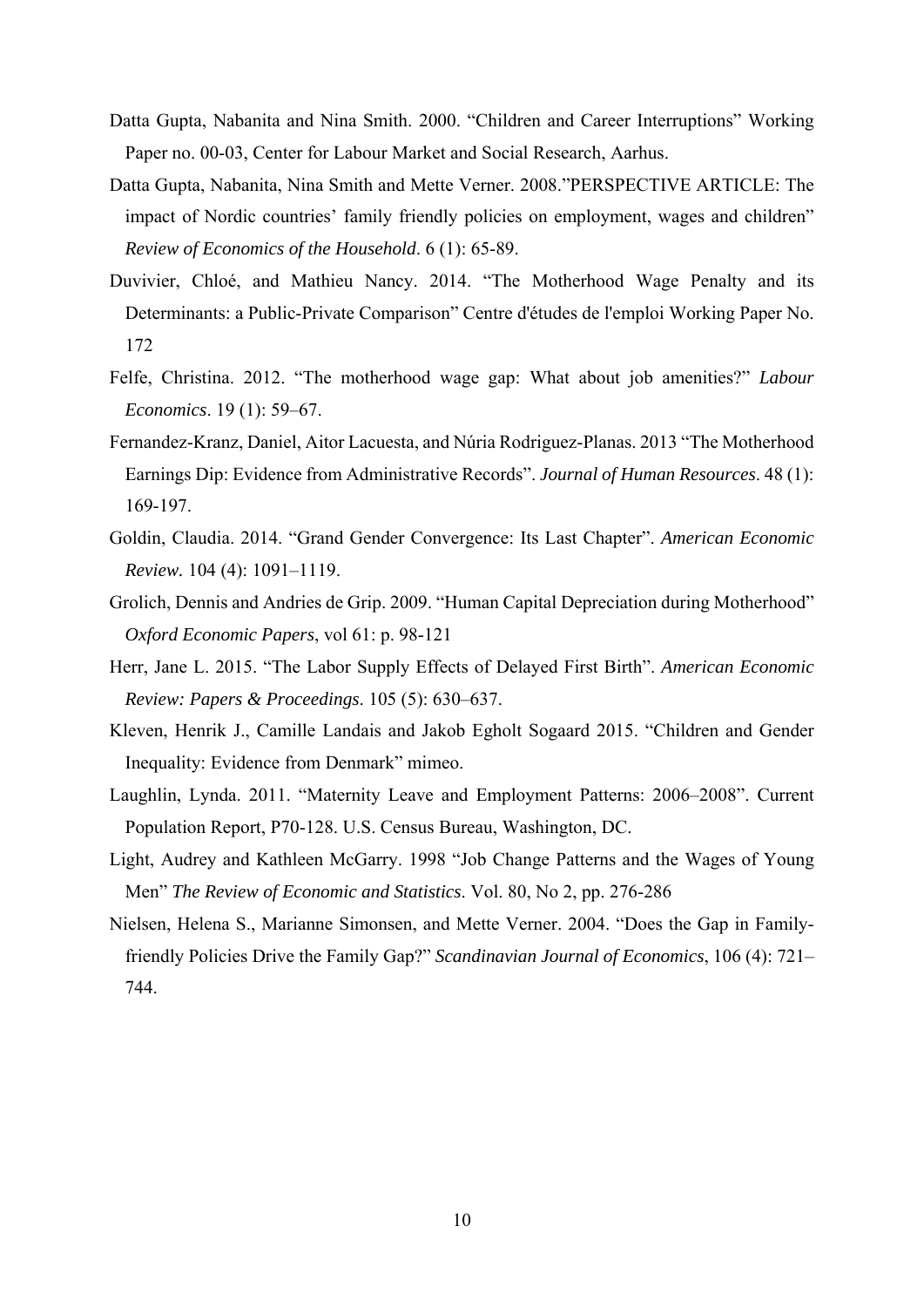### **Appendix**

### A1. Data description

For the purpose of this study we use Danish register data. This dataset has a panel structure and contains detailed socio-economic information on all individuals living in Denmark. We base our analysis on a sample of Danish women (and men) born in 1969, 1970, and 1971. The choice of these three birth cohorts is driven by the availability of occupational data limited to 1991–2008 and the focus of our analysis on women of childbearing age. Given that the focus of our study is on the comparison of preand post-birth employment choices, we decided to concentrate on mothers (and fathers) who had their first child between the age of 26 and 33 – the interval covering nearly 70% of all mothers born in years 1969-1971. Widening the age at first birth interval does not change our conclusions, but significantly increases the share of women who have none or very limited work experience prior to giving birth to their first child.

We observe employment status, type of employer, yearly and hourly earnings, and 2-digit occupations (as coded by the Danish occupational system, DISCO, which exactly matches the International Standard Classification of Occupations, ISCO) at the end of November of each calendar year. Whenever applicable, wages are deflated to their 2005 level. Additionally, we observe birth dates of all children. Occupational characteristics are retrieved from the O\*NET database. To match occupations coded by DISCO with occupational characteristics as provided by the O\*NET database, we apply manual matching facilitated with the crosswalk between the SOC – occupational classification used by the US Bureau for Labor Statistics – and ISCO – the occupational classification used in Europe (Bureau of Labor Statistics, 2012). The occupational classification used in the O\*NET database is, however, more detailed than SOC. Thus, in the first step we aggregate the occupational characteristics as provided by O\*NET to the 6-digit SOC by using simple averages. Next, we match ISCO occupations with their SOC counterparts using the crosswalk provided by the Bureau for Labor Statistics and aggregate the occupations to the 2-digit ISCO level. In the last step we obtain occupational characteristics at the aggregate level by weighting the O\*NET data by employment share of each detailed occupation in the aggregate category.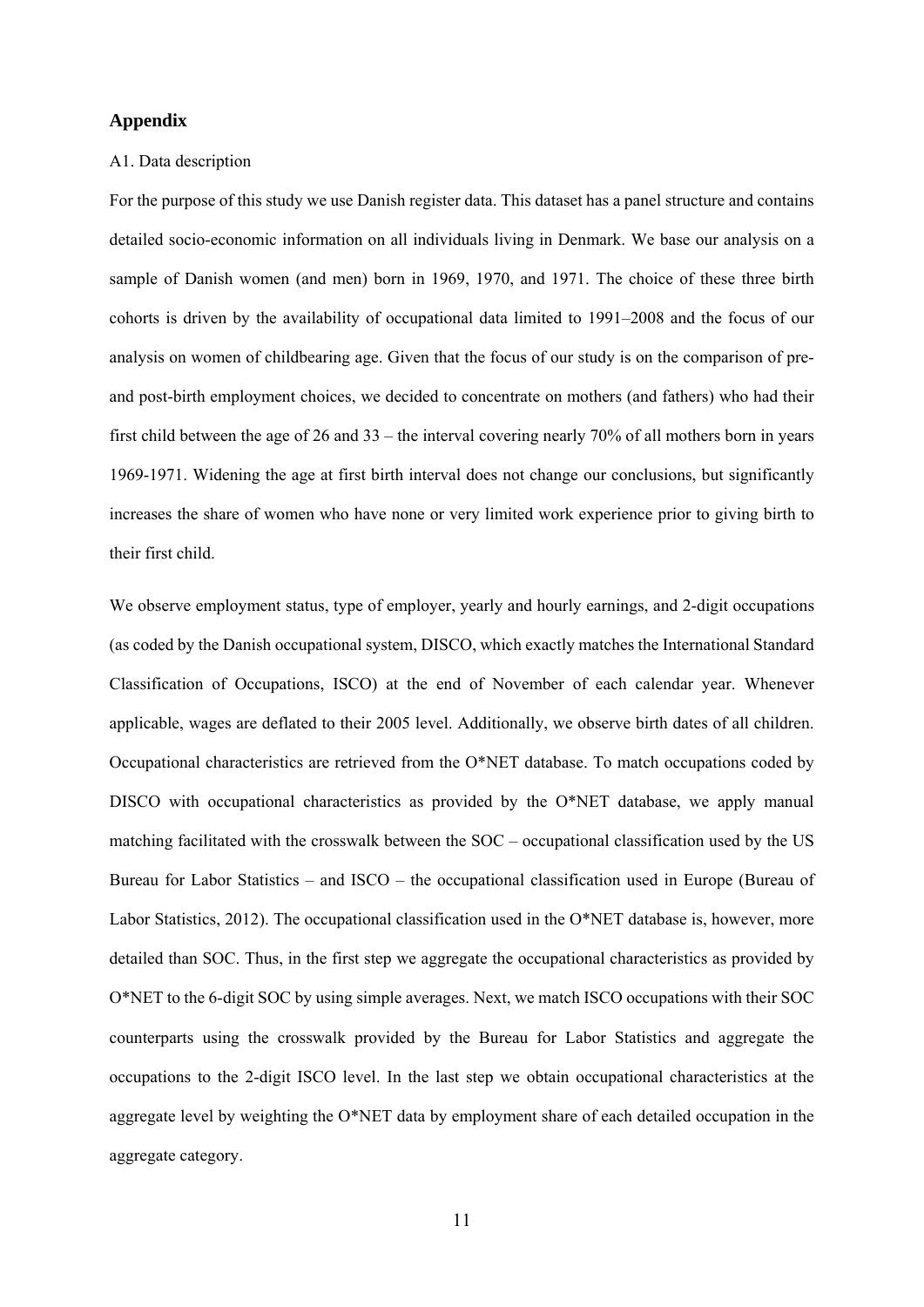In our sample mothers are defined as women who had their first child between the age of 26 and 33. We observe mothers both before and after they give birth. Fathers are defined accordingly. Mothers and fathers who are observed to have their first child outside of the 26-33 age interval are not included in the sample. Childless women are those for whom we do not observe any birth by the last year of observation, i.e. by 2008. This corresponds to age 37-39. While this definition does not rule out the possibility that childless women eventually become mothers, we do not observe these women while having children. We assign an artificial birth year to each childless woman based on the observed distribution of the age at first birth among mothers with the same observable characteristics, namely education level and the age at which their mothers had the first child. This is used for computation of statistics presented in Figure 1 and estimations visualized in Figure 2A.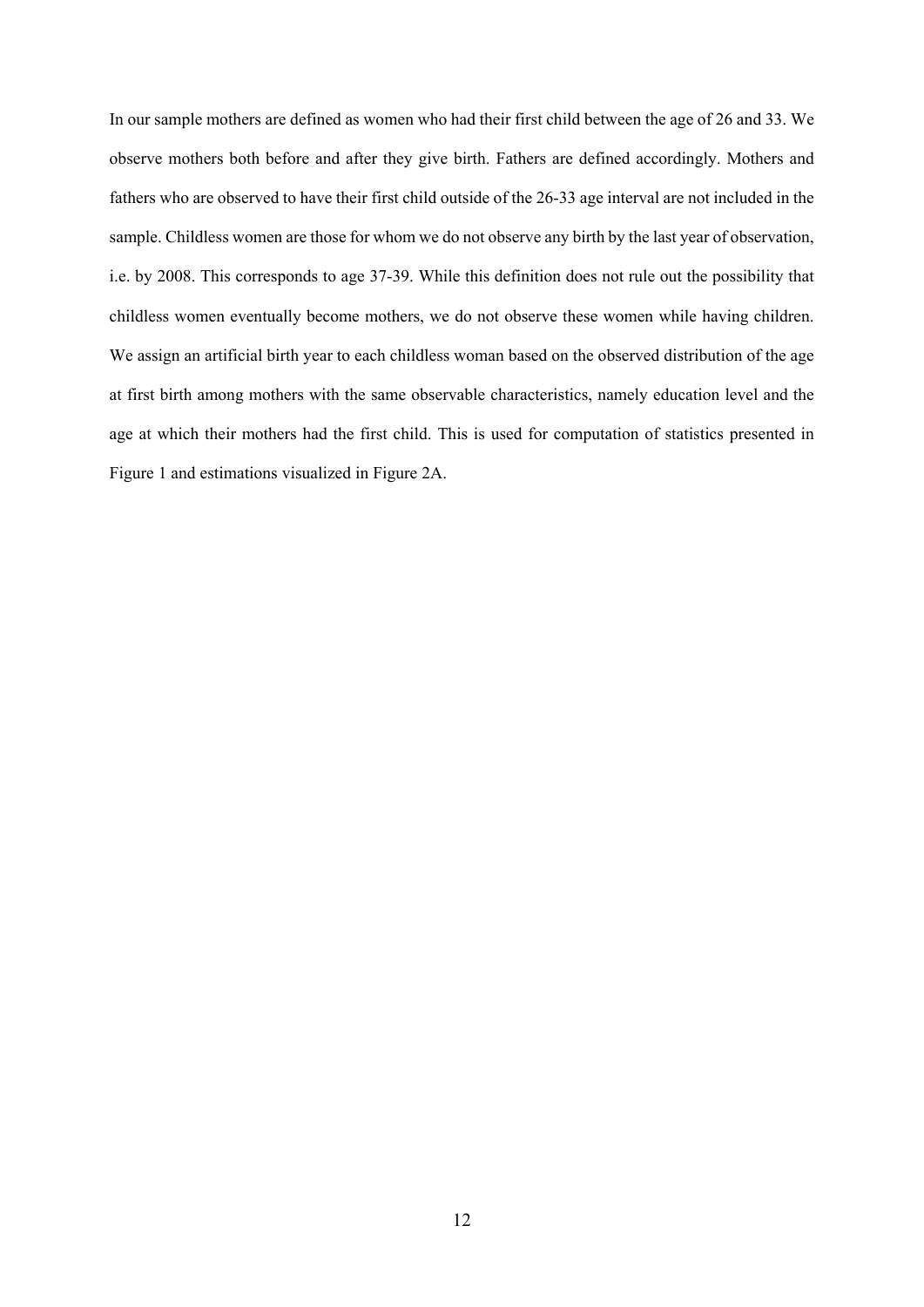#### A2. Tables

TABLE 1A— FAMILY GAP IN THE PROBABILITY OF SWITCHING FROM PRIVATE TO PUBLIC SECTOR – MOTHERS VS. FATHERS

|                               | (1)         | (2)               | (3)         | (4)                  | (5)                               | (6)                               | (7)          | (8)         | (9)                   |
|-------------------------------|-------------|-------------------|-------------|----------------------|-----------------------------------|-----------------------------------|--------------|-------------|-----------------------|
|                               | No controls | + Second<br>child | + Convexity | $+$ Time<br>pressure | $\hbox{+ Contact}$<br>with others | + Freedom to<br>make<br>decisions | All controls | + College   | Occupation<br>dummies |
|                               |             |                   |             |                      |                                   |                                   |              |             |                       |
| Sector tenure                 | $-0.006***$ | $-0.006***$       | $-0.007***$ | $-0.009***$          | $-0.009***$                       | $-0.009***$                       | $-0.008***$  | $-0.008***$ | $-0.004***$           |
|                               | (0.000)     | (0.000)           | (0.000)     | (0.000)              | (0.000)                           | (0.000)                           | (0.000)      | (0.000)     | (0.000)               |
| 4 years before birth * mother | $0.051***$  | $0.051***$        | $-0.012***$ | $0.013***$           | $-0.006$                          | $0.010***$                        | $-0.006$     | $-0.005$    | $0.032***$            |
|                               | (0.002)     | (0.002)           | (0.004)     | (0.004)              | (0.004)                           | (0.003)                           | (0.004)      | (0.004)     | (0.003)               |
| 3 years before birth * mother | $0.052***$  | $0.052***$        | $-0.011***$ | $0.015***$           | $-0.004$                          | $0.013***$                        | $-0.005$     | $-0.004$    | $0.023***$            |
|                               | (0.002)     | (0.002)           | (0.004)     | (0.004)              | (0.004)                           | (0.003)                           | (0.004)      | (0.004)     | (0.002)               |
| 2 years before birth * mother | $0.050***$  | $0.050***$        | $-0.013***$ | $0.012***$           | $-0.007*$                         | $0.009***$                        | $-0.007*$    | $-0.007*$   | $0.020***$            |
|                               | (0.002)     | (0.002)           | (0.004)     | (0.004)              | (0.004)                           | (0.003)                           | (0.004)      | (0.004)     | (0.002)               |
| 1 year before birth * mother  | $0.057***$  | $0.057***$        | $-0.006$    | $0.019***$           | 0.000                             | $0.017***$                        | 0.001        | $-0.000$    | $0.024***$            |
|                               | (0.002)     | (0.002)           | (0.004)     | (0.004)              | (0.004)                           | (0.003)                           | (0.004)      | (0.004)     | (0.002)               |
| birth year * mother           | $0.044***$  | $0.044***$        | $-0.019***$ | 0.005                | $-0.014***$                       | 0.002                             | $-0.013***$  | $-0.014***$ | $0.014***$            |
|                               | (0.002)     | (0.002)           | (0.004)     | (0.004)              | (0.004)                           | (0.003)                           | (0.004)      | (0.004)     | (0.002)               |
| 1 year after birth * mother   | $0.058***$  | $0.058***$        | $-0.004$    | $0.021***$           | 0.002                             | $0.018***$                        | 0.004        | 0.003       | $0.025***$            |
|                               | (0.002)     | (0.002)           | (0.004)     | (0.004)              | (0.004)                           | (0.003)                           | (0.004)      | (0.004)     | (0.002)               |
| 2 years after birth * mother  | $0.065***$  | $0.065***$        | 0.003       | $0.027***$           | $0.008**$                         | $0.024***$                        | $0.009**$    | $0.008**$   | $0.031***$            |
|                               | (0.002)     | (0.002)           | (0.004)     | (0.004)              | (0.004)                           | (0.003)                           | (0.004)      | (0.004)     | (0.002)               |
| 3 years after birth * mother  | $0.070***$  | $0.069***$        | $0.007*$    | $0.032***$           | $0.014***$                        | $0.029***$                        | $0.014***$   | $0.013***$  | $0.036***$            |
|                               | (0.002)     | (0.002)           | (0.004)     | (0.004)              | (0.004)                           | (0.003)                           | (0.004)      | (0.004)     | (0.003)               |
| 4 years after birth * mother  | $0.077***$  | $0.074***$        | $0.015***$  | $0.038***$           | $0.020***$                        | $0.035***$                        | $0.020***$   | $0.019***$  | $0.043***$            |
|                               | (0.002)     | (0.003)           | (0.004)     | (0.004)              | (0.004)                           | (0.004)                           | (0.004)      | (0.004)     | (0.003)               |
| 5 years after birth * mother  | $0.077***$  | $0.075***$        | $0.016***$  | $0.040***$           | $0.023***$                        | $0.038***$                        | $0.023***$   | $0.023***$  | $0.045***$            |
|                               | (0.002)     | (0.003)           | (0.004)     | (0.004)              | (0.004)                           | (0.004)                           | (0.004)      | (0.004)     | (0.003)               |
| 6 years after birth * mother  | $0.083***$  | $0.080***$        | $0.021***$  | $0.044***$           | $0.027***$                        | $0.042***$                        | $0.027***$   | $0.027***$  | $0.048***$            |
|                               | (0.003)     | (0.003)           | (0.004)     | (0.005)              | (0.005)                           | (0.004)                           | (0.005)      | (0.005)     | (0.003)               |
| 7 years after birth * mother  | $0.087***$  | $0.084***$        | $0.025***$  | $0.048***$           | $0.031***$                        | $0.046***$                        | $0.032***$   | $0.032***$  | $0.056***$            |
|                               | (0.003)     | (0.003)           | (0.004)     | (0.005)              | (0.005)                           | (0.004)                           | (0.005)      | (0.005)     | (0.004)               |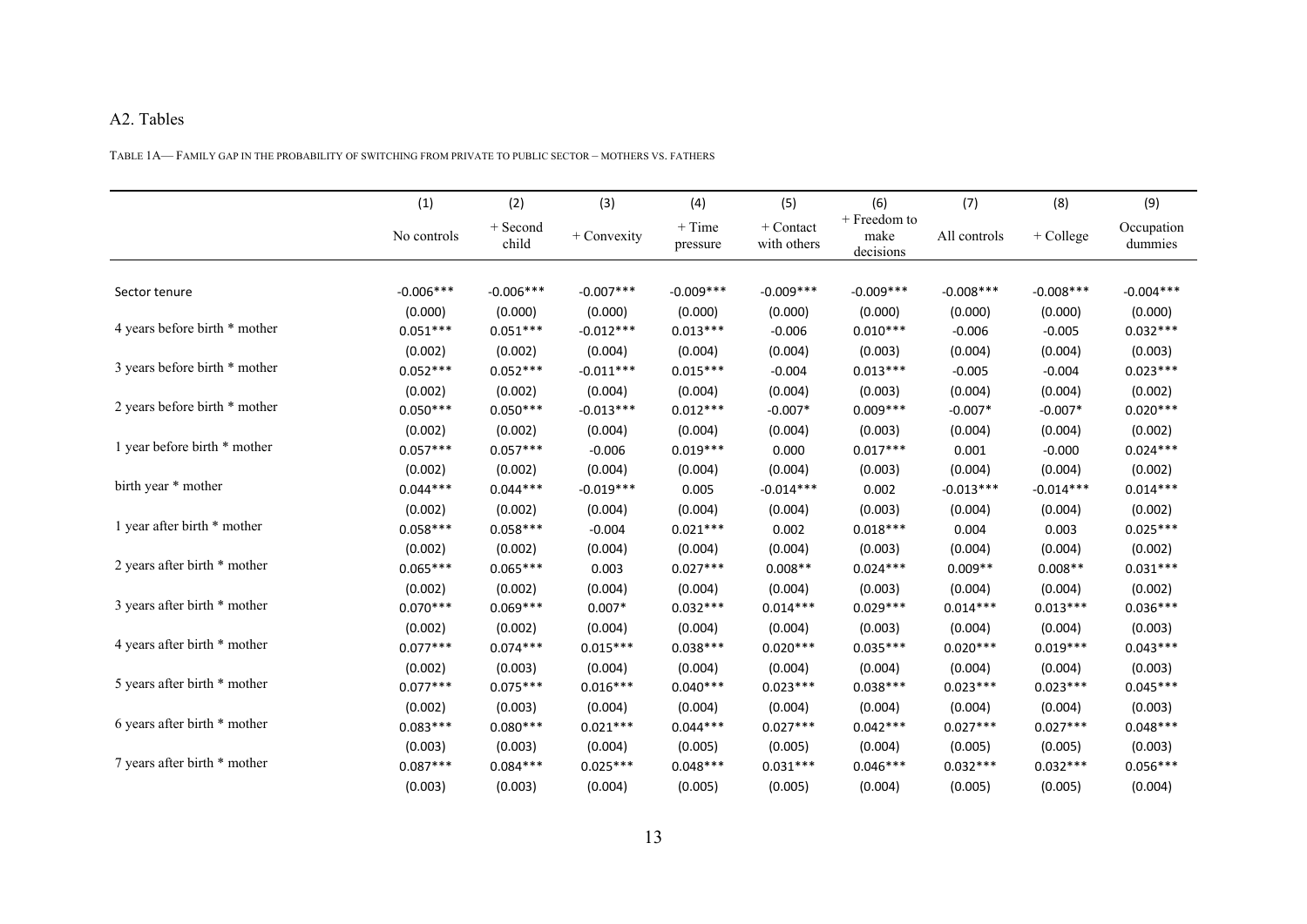|                                          | (1)         | (2)                 | (3)          | (4)                  | (5)                        | (6)                               | (7)          | (8)         | (9)                   |
|------------------------------------------|-------------|---------------------|--------------|----------------------|----------------------------|-----------------------------------|--------------|-------------|-----------------------|
|                                          | No controls | $+$ Second<br>child | + Convexity  | $+$ Time<br>pressure | $+$ Contact<br>with others | + Freedom to<br>make<br>decisions | All controls | + College   | Occupation<br>dummies |
| 4 years before birth                     | $-0.031***$ | $-0.031***$         | $-0.007$ *** | $-0.017***$          | $-0.009***$                | $-0.016***$                       | $-0.009***$  | $-0.011***$ | $-0.019***$           |
|                                          | (0.002)     | (0.002)             | (0.002)      | (0.002)              | (0.002)                    | (0.002)                           | (0.002)      | (0.002)     | (0.002)               |
| 3 years before birth                     | $-0.041***$ | $-0.041***$         | $-0.019***$  | $-0.029***$          | $-0.021***$                | $-0.028***$                       | $-0.022***$  | $-0.025***$ | $-0.024***$           |
|                                          | (0.002)     | (0.002)             | (0.002)      | (0.002)              | (0.002)                    | (0.002)                           | (0.002)      | (0.002)     | (0.002)               |
| 2 years before birth                     | $-0.048***$ | $-0.048***$         | $-0.027***$  | $-0.036***$          | $-0.029***$                | $-0.035***$                       | $-0.029***$  | $-0.034***$ | $-0.029***$           |
|                                          | (0.002)     | (0.002)             | (0.002)      | (0.002)              | (0.002)                    | (0.002)                           | (0.002)      | (0.002)     | (0.002)               |
| 1 year before birth                      | $-0.055***$ | $-0.055***$         | $-0.034***$  | $-0.043***$          | $-0.036***$                | $-0.042***$                       | $-0.036***$  | $-0.042***$ | $-0.033***$           |
|                                          | (0.002)     | (0.002)             | (0.002)      | (0.002)              | (0.002)                    | (0.002)                           | (0.002)      | (0.002)     | (0.002)               |
| birth year                               | $-0.057***$ | $-0.057***$         | $-0.036***$  | $-0.046***$          | $-0.038***$                | $-0.045***$                       | $-0.039***$  | $-0.046***$ | $-0.034***$           |
|                                          | (0.002)     | (0.002)             | (0.002)      | (0.002)              | (0.002)                    | (0.002)                           | (0.002)      | (0.002)     | (0.002)               |
| 1 year after birth                       | $-0.058***$ | $-0.058***$         | $-0.038***$  | $-0.048***$          | $-0.040***$                | $-0.047***$                       | $-0.041***$  | $-0.049***$ | $-0.034***$           |
|                                          | (0.002)     | (0.002)             | (0.002)      | (0.002)              | (0.002)                    | (0.002)                           | (0.002)      | (0.002)     | (0.002)               |
| 2 years after birth                      | $-0.061***$ | $-0.061***$         | $-0.040***$  | $-0.050***$          | $-0.042***$                | $-0.049***$                       | $-0.043***$  | $-0.050***$ | $-0.033***$           |
|                                          | (0.002)     | (0.002)             | (0.002)      | (0.002)              | (0.002)                    | (0.002)                           | (0.002)      | (0.002)     | (0.002)               |
| 3 years after birth                      | $-0.060***$ | $-0.060***$         | $-0.039***$  | $-0.049***$          | $-0.041***$                | $-0.047***$                       | $-0.042***$  | $-0.048***$ | $-0.032***$           |
|                                          | (0.002)     | (0.002)             | (0.002)      | (0.002)              | (0.002)                    | (0.002)                           | (0.002)      | (0.002)     | (0.002)               |
| 4 years after birth                      | $-0.060***$ | $-0.060***$         | $-0.040***$  | $-0.048***$          | $-0.041***$                | $-0.047***$                       | $-0.041***$  | $-0.047***$ | $-0.031***$           |
|                                          | (0.002)     | (0.002)             | (0.002)      | (0.003)              | (0.003)                    | (0.003)                           | (0.003)      | (0.003)     | (0.002)               |
| 5 years after birth                      | $-0.060***$ | $-0.059***$         | $-0.040***$  | $-0.047***$          | $-0.040***$                | $-0.046***$                       | $-0.041***$  | $-0.046***$ | $-0.030***$           |
|                                          | (0.002)     | (0.002)             | (0.003)      | (0.003)              | (0.003)                    | (0.003)                           | (0.003)      | (0.003)     | (0.002)               |
| 6 years after birth                      | $-0.061***$ | $-0.061***$         | $-0.041***$  | $-0.049***$          | $-0.042***$                | $-0.048***$                       | $-0.043***$  | $-0.047***$ | $-0.028***$           |
|                                          | (0.002)     | (0.002)             | (0.003)      | (0.003)              | (0.003)                    | (0.003)                           | (0.003)      | (0.003)     | (0.002)               |
| 7 years after birth                      | $-0.063***$ | $-0.062***$         | $-0.042***$  | $-0.049***$          | $-0.043***$                | $-0.048***$                       | $-0.043***$  | $-0.047***$ | $-0.030***$           |
|                                          | (0.002)     | (0.002)             | (0.003)      | (0.003)              | (0.003)                    | (0.003)                           | (0.003)      | (0.003)     | (0.003)               |
| second child                             |             | $-0.001$            | 0.001        | $-0.002$             | $-0.001$                   | $-0.002$                          | $-0.001$     | $-0.005***$ | $-0.003**$            |
|                                          |             | (0.001)             | (0.002)      | (0.002)              | (0.002)                    | (0.002)                           | (0.002)      | (0.002)     | (0.002)               |
| second child * mother                    |             | $0.004*$            | 0.002        | 0.004                | 0.002                      | 0.004                             | 0.004        | 0.003       | $0.005*$              |
|                                          |             | (0.002)             | (0.003)      | (0.003)              | (0.003)                    | (0.003)                           | (0.003)      | (0.003)     | (0.003)               |
| elasticity of salary wrt. hours worked   |             |                     | $0.538***$   |                      |                            |                                   | $0.433***$   | 0.393***    |                       |
|                                          |             |                     | (0.008)      |                      |                            |                                   | (0.010)      | (0.010)     |                       |
| elasticity of salary wrt. hours worked * |             |                     |              |                      |                            |                                   |              |             |                       |
| mother                                   |             |                     | $0.057***$   |                      |                            |                                   | $0.410***$   | $0.425***$  |                       |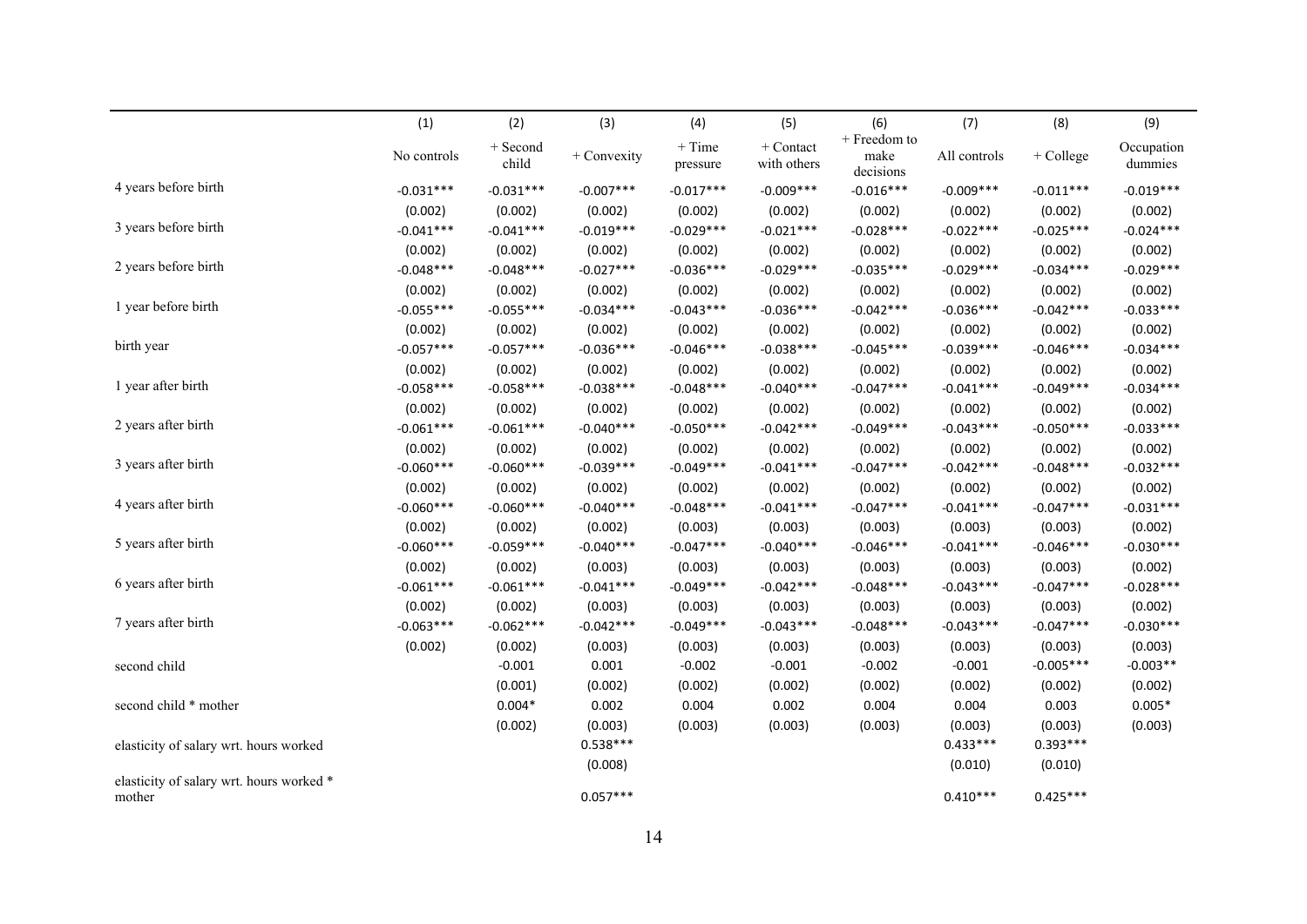|                                    | (1)         | (2)                 | (3)         | (4)                  | (5)                      | (6)                               | (7)          | (8)         | (9)                   |
|------------------------------------|-------------|---------------------|-------------|----------------------|--------------------------|-----------------------------------|--------------|-------------|-----------------------|
|                                    | No controls | $+$ Second<br>child | + Convexity | $+$ Time<br>pressure | + Contact<br>with others | + Freedom to<br>make<br>decisions | All controls | $+$ College | Occupation<br>dummies |
|                                    |             |                     | (0.002)     |                      |                          |                                   | (0.015)      | (0.015)     |                       |
| time pressure                      |             |                     |             | $-0.077***$          |                          |                                   | $-0.045***$  | $-0.033***$ |                       |
|                                    |             |                     |             | (0.001)              |                          |                                   | (0.002)      | (0.002)     |                       |
| time pressure * mother             |             |                     |             | $0.009***$           |                          |                                   | $-0.071***$  | $-0.080***$ |                       |
|                                    |             |                     |             | (0.001)              |                          |                                   | (0.003)      | (0.003)     |                       |
| contact with others                |             |                     |             |                      | $0.065***$               |                                   | $0.039***$   | $0.052***$  |                       |
|                                    |             |                     |             |                      | (0.002)                  |                                   | (0.002)      | (0.002)     |                       |
| contact with others * mother       |             |                     |             |                      | $0.012***$               |                                   | $-0.028***$  | $-0.023***$ |                       |
|                                    |             |                     |             |                      | (0.001)                  |                                   | (0.003)      | (0.003)     |                       |
| freedom to make decisions          |             |                     |             |                      |                          | $-0.028***$                       | $-0.003***$  | $0.004***$  |                       |
|                                    |             |                     |             |                      |                          | (0.001)                           | (0.001)      | (0.001)     |                       |
| freedom to make decisions * mother |             |                     |             |                      |                          | $0.020***$                        | $0.005***$   | $0.005***$  |                       |
|                                    |             |                     |             |                      |                          | (0.001)                           | (0.002)      | (0.002)     |                       |
| ISCO <sub>11</sub>                 |             |                     |             |                      |                          |                                   |              |             | $0.418*$              |
|                                    |             |                     |             |                      |                          |                                   |              |             | (0.227)               |
| ISCO <sub>23</sub>                 |             |                     |             |                      |                          |                                   |              |             | $0.606***$            |
|                                    |             |                     |             |                      |                          |                                   |              |             | (0.225)               |
| ISCO 33                            |             |                     |             |                      |                          |                                   |              |             | $0.707***$            |
|                                    |             |                     |             |                      |                          |                                   |              |             | (0.225)               |
| college                            |             |                     |             |                      |                          |                                   |              | $0.052***$  |                       |
|                                    |             |                     |             |                      |                          |                                   |              | (0.001)     |                       |
| constant                           | $0.139***$  | $0.139***$          | $-0.432***$ | $0.473***$           | $-0.121***$              | $0.228***$                        | $-0.284***$  | $-0.375***$ | 0.070                 |
|                                    | (0.001)     | (0.001)             | (0.008)     | (0.006)              | (0.007)                  | (0.002)                           | (0.013)      | (0.013)     | (0.225)               |
| Observations                       | 586,065     | 586,065             | 531,118     | 459,483              | 459,483                  | 459,483                           | 458,813      | 458,813     | 457,236               |
| R-squared                          | 0.031       | 0.031               | 0.052       | 0.057                | 0.056                    | 0.053                             | 0.071        | 0.078       | 0.228                 |

*Notes:* Table reports coefficients from a set of OLS regressions of the switching indicator (equal to one if a switch from the private to the public sector occurs between time t-1 and t) on dummies corresponding to distan to and from birth and other explanatory variables. Each column in this table corresponds to a different set of control variables. In column 9 a full set of occupation dummies is included; we report just those which significantly differ from the rest. The estimation sample consists of all mothers and fathers who had their first child in the age-interval 26-33 and were employed in the private sector in year t-1.

\*\*\* Significant at the 1 percent level.

\*\* Significant at the 5 percent level.

\* Significant at the 10 percent level.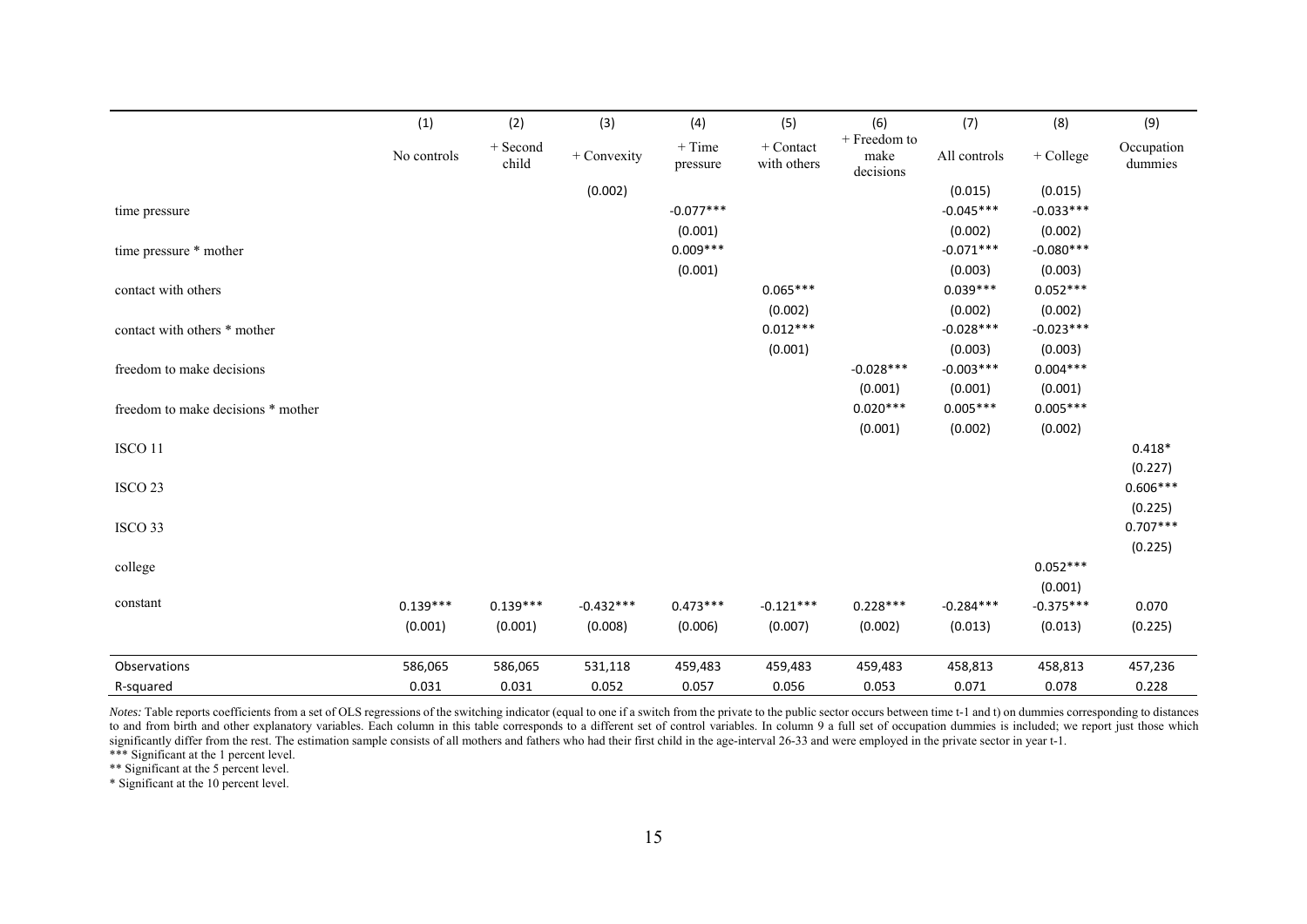|  |  |  |  |  |  |  |  | TABLE 2A— FAMILY GAP IN THE PROBABILITY OF SWITCHING FROM PUBLIC TO PRIVATE SECTOR – MOTHERS VS. FATHERS |  |  |  |  |  |  |  |  |  |  |  |  |
|--|--|--|--|--|--|--|--|----------------------------------------------------------------------------------------------------------|--|--|--|--|--|--|--|--|--|--|--|--|
|--|--|--|--|--|--|--|--|----------------------------------------------------------------------------------------------------------|--|--|--|--|--|--|--|--|--|--|--|--|

|                               | (1)         | (2)            | (3)         | (4)                  | (5)                        | (6)                               | (7)          | (8)         |
|-------------------------------|-------------|----------------|-------------|----------------------|----------------------------|-----------------------------------|--------------|-------------|
| VARIABLES                     | No controls | + Second child | + Convexity | $+$ Time<br>pressure | $+$ Contact<br>with others | + Freedom to<br>make<br>decisions | All controls | + College   |
|                               |             |                |             |                      |                            |                                   |              |             |
| Sector tenure                 | $-0.054***$ | $-0.054***$    | $-0.052***$ | $-0.051***$          | $-0.051***$                | $-0.051***$                       | $-0.051***$  | $-0.048***$ |
|                               | (0.000)     | (0.000)        | (0.000)     | (0.000)              | (0.000)                    | (0.000)                           | (0.000)      | (0.000)     |
| 4 years before birth * mother | $-0.058***$ | $-0.058***$    | $-0.018$    | $-0.003$             | $-0.045***$                | 0.007                             | $-0.015$     | $-0.025***$ |
|                               | (0.008)     | (0.008)        | (0.011)     | (0.012)              | (0.012)                    | (0.010)                           | (0.012)      | (0.008)     |
| 3 years before birth * mother | $-0.064***$ | $-0.064***$    | $-0.028**$  | $-0.008$             | $-0.050***$                | 0.003                             | $-0.022*$    | $-0.028***$ |
|                               | (0.007)     | (0.007)        | (0.011)     | (0.012)              | (0.011)                    | (0.010)                           | (0.012)      | (0.008)     |
| 2 years before birth * mother | $-0.085***$ | $-0.085***$    | $-0.044***$ | $-0.026**$           | $-0.067***$                | $-0.015$                          | $-0.037***$  | $-0.043***$ |
|                               | (0.007)     | (0.007)        | (0.011)     | (0.011)              | (0.011)                    | (0.010)                           | (0.011)      | (0.007)     |
| 1 year before birth * mother  | $-0.101***$ | $-0.101***$    | $-0.061***$ | $-0.048***$          | $-0.088***$                | $-0.037***$                       | $-0.060***$  | $-0.047***$ |
|                               | (0.007)     | (0.007)        | (0.011)     | (0.011)              | (0.011)                    | (0.010)                           | (0.011)      | (0.007)     |
| birth year * mother           | $-0.134***$ | $-0.134***$    | $-0.092***$ | $-0.070***$          | $-0.113***$                | $-0.060***$                       | $-0.083***$  | $-0.078***$ |
|                               | (0.008)     | (0.008)        | (0.011)     | (0.012)              | (0.012)                    | (0.010)                           | (0.012)      | (0.008)     |
| 1 year after birth * mother   | $-0.134***$ | $-0.134***$    | $-0.090***$ | $-0.074***$          | $-0.115***$                | $-0.062***$                       | $-0.085***$  | $-0.067***$ |
|                               | (0.008)     | (0.007)        | (0.011)     | (0.012)              | (0.012)                    | (0.010)                           | (0.012)      | (0.008)     |
| 2 years after birth * mother  | $-0.147***$ | $-0.147***$    | $-0.106***$ | $-0.090***$          | $-0.131***$                | $-0.077***$                       | $-0.103***$  | $-0.075***$ |
|                               | (0.007)     | (0.007)        | (0.011)     | (0.011)              | (0.011)                    | (0.010)                           | (0.011)      | (0.007)     |
| 3 years after birth * mother  | $-0.150***$ | $-0.148***$    | $-0.106***$ | $-0.083***$          | $-0.126***$                | $-0.072***$                       | $-0.096***$  | $-0.073***$ |
|                               | (0.007)     | (0.008)        | (0.011)     | (0.012)              | (0.012)                    | (0.010)                           | (0.012)      | (0.008)     |
| 4 years after birth * mother  | $-0.134***$ | $-0.130***$    | $-0.094***$ | $-0.065***$          | $-0.110***$                | $-0.054***$                       | $-0.079***$  | $-0.045***$ |
|                               | (0.007)     | (0.008)        | (0.012)     | (0.012)              | (0.012)                    | (0.011)                           | (0.012)      | (0.009)     |
| 5 years after birth * mother  | $-0.147***$ | $-0.142***$    | $-0.098***$ | $-0.068***$          | $-0.114***$                | $-0.057***$                       | $-0.081***$  | $-0.045***$ |
|                               | (0.007)     | (0.009)        | (0.012)     | (0.013)              | (0.013)                    | (0.012)                           | (0.013)      | (0.009)     |
| 6 years after birth * mother  | $-0.142***$ | $-0.137***$    | $-0.093***$ | $-0.065***$          | $-0.110***$                | $-0.053***$                       | $-0.076***$  | $-0.045***$ |
|                               | (0.008)     | (0.010)        | (0.013)     | (0.013)              | (0.013)                    | (0.012)                           | (0.013)      | (0.010)     |
| 7 years after birth * mother  | $-0.118***$ | $-0.112***$    | $-0.068***$ | $-0.043***$          | $-0.089***$                | $-0.033**$                        | $-0.056***$  | $-0.018*$   |
|                               | (0.008)     | (0.010)        | (0.013)     | (0.014)              | (0.014)                    | (0.013)                           | (0.014)      | (0.010)     |
| 4 years before birth          | 0.007       | 0.007          | $-0.020**$  | $-0.030***$          | $-0.005$                   | $-0.036***$                       | $-0.023**$   | 0.008       |
|                               | (0.007)     | (0.007)        | (0.009)     | (0.009)              | (0.009)                    | (0.008)                           | (0.009)      | (0.008)     |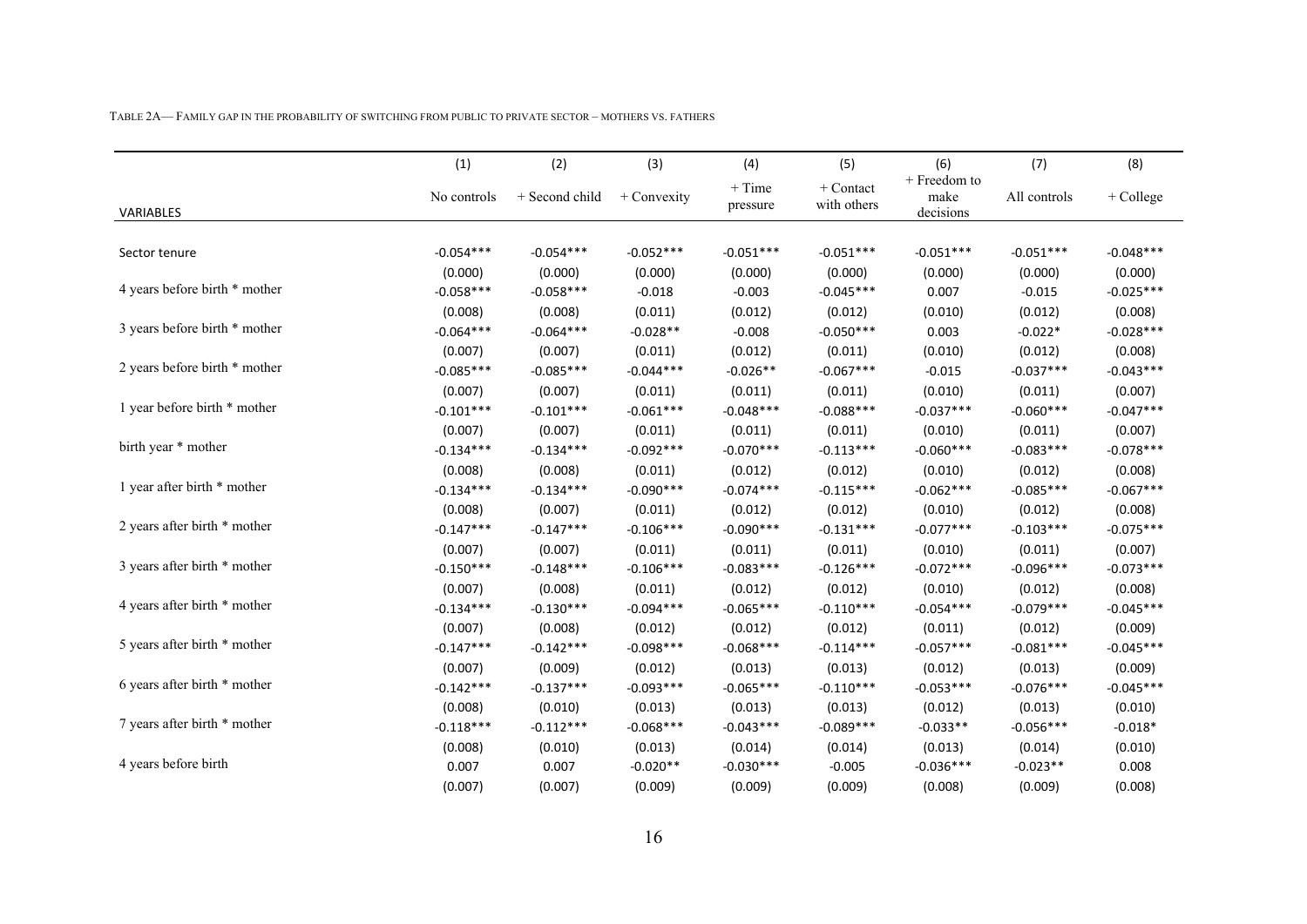|                                                 | (1)         | (2)            | (3)         | (4)         | (5)         | (6)                  | (7)          | (8)         |
|-------------------------------------------------|-------------|----------------|-------------|-------------|-------------|----------------------|--------------|-------------|
|                                                 | No controls | + Second child | + Convexity | $+$ Time    | + Contact   | + Freedom to<br>make | All controls | + College   |
| <b>VARIABLES</b>                                |             |                |             | pressure    | with others | decisions            |              |             |
| 3 years before birth                            | $-0.008$    | $-0.008$       | $-0.033***$ | $-0.045***$ | $-0.021**$  | $-0.053***$          | $-0.037***$  | 0.003       |
|                                                 | (0.007)     | (0.007)        | (0.009)     | (0.009)     | (0.009)     | (0.008)              | (0.009)      | (0.007)     |
| 2 years before birth                            | $-0.006$    | $-0.006$       | $-0.034***$ | $-0.046***$ | $-0.023**$  | $-0.055***$          | $-0.040***$  | 0.011       |
|                                                 | (0.007)     | (0.007)        | (0.009)     | (0.009)     | (0.009)     | (0.008)              | (0.009)      | (0.007)     |
| 1 year before birth                             | $-0.007$    | $-0.007$       | $-0.036***$ | $-0.047***$ | $-0.023**$  | $-0.055***$          | $-0.039***$  | 0.005       |
|                                                 | (0.007)     | (0.007)        | (0.009)     | (0.009)     | (0.009)     | (0.008)              | (0.009)      | (0.007)     |
| birth year                                      | $-0.011$    | $-0.011$       | $-0.037***$ | $-0.054***$ | $-0.029***$ | $-0.061***$          | $-0.047***$  | 0.000       |
|                                                 | (0.007)     | (0.007)        | (0.009)     | (0.009)     | (0.009)     | (0.008)              | (0.009)      | (0.007)     |
| 1 year after birth                              | $-0.025***$ | $-0.025***$    | $-0.054***$ | $-0.066***$ | $-0.041***$ | $-0.074***$          | $-0.059***$  | $-0.018**$  |
|                                                 | (0.007)     | (0.007)        | (0.009)     | (0.009)     | (0.009)     | (0.008)              | (0.009)      | (0.007)     |
| 2 years after birth                             | $-0.024***$ | $-0.023***$    | $-0.051***$ | $-0.062***$ | $-0.039***$ | $-0.071***$          | $-0.053***$  | $-0.025***$ |
|                                                 | (0.007)     | (0.007)        | (0.009)     | (0.009)     | (0.009)     | (0.008)              | (0.009)      | (0.007)     |
| 3 years after birth                             | $-0.020***$ | $-0.014**$     | $-0.043***$ | $-0.065***$ | $-0.040***$ | $-0.073***$          | $-0.057***$  | $-0.026***$ |
|                                                 | (0.007)     | (0.007)        | (0.009)     | (0.009)     | (0.009)     | (0.008)              | (0.009)      | (0.007)     |
| 4 years after birth                             | $-0.030***$ | $-0.018**$     | $-0.043***$ | $-0.067***$ | $-0.041***$ | $-0.075***$          | $-0.058***$  | $-0.042***$ |
|                                                 | (0.007)     | (0.007)        | (0.009)     | (0.010)     | (0.010)     | (0.009)              | (0.010)      | (0.008)     |
| 5 years after birth                             | $-0.029***$ | $-0.015*$      | $-0.046***$ | $-0.075***$ | $-0.047***$ | $-0.083***$          | $-0.067***$  | $-0.053***$ |
|                                                 | (0.007)     | (0.008)        | (0.010)     | (0.010)     | (0.010)     | (0.009)              | (0.010)      | (0.008)     |
| 6 years after birth                             | $-0.029***$ | $-0.014*$      | $-0.045***$ | $-0.068***$ | $-0.041***$ | $-0.077***$          | $-0.063***$  | $-0.048***$ |
|                                                 | (0.007)     | (0.008)        | (0.010)     | (0.010)     | (0.010)     | (0.010)              | (0.010)      | (0.009)     |
| 7 years after birth                             | $-0.042***$ | $-0.026***$    | $-0.060***$ | $-0.078***$ | $-0.051***$ | $-0.088***$          | $-0.072***$  | $-0.065***$ |
|                                                 | (0.008)     | (0.009)        | (0.010)     | (0.011)     | (0.011)     | (0.010)              | (0.011)      | (0.009)     |
| second child                                    |             | $-0.020***$    | $-0.026***$ | $-0.016***$ | $-0.019***$ | $-0.016**$           | $-0.017***$  | $-0.006$    |
|                                                 |             | (0.006)        | (0.006)     | (0.006)     | (0.006)     | (0.006)              | (0.006)      | (0.006)     |
| second child * mother                           |             | $-0.006$       | 0.002       | $-0.006$    | 0.000       | $-0.004$             | $-0.003$     | $-0.010$    |
|                                                 |             | (0.007)        | (0.008)     | (0.008)     | (0.008)     | (0.008)              | (0.008)      | (0.007)     |
| elasticity of salary wrt. hours worked          |             |                | $-0.770***$ |             |             |                      | $-0.720***$  |             |
|                                                 |             |                | (0.025)     |             |             |                      | (0.034)      |             |
| elasticity of salary wrt. hours worked * mother |             |                | $-0.037***$ |             |             |                      | $-0.092**$   |             |
|                                                 |             |                | (0.007)     |             |             |                      | (0.042)      |             |
| time pressure                                   |             |                |             | $0.206***$  |             |                      | $0.159***$   |             |
|                                                 |             |                |             | (0.005)     |             |                      | (0.007)      |             |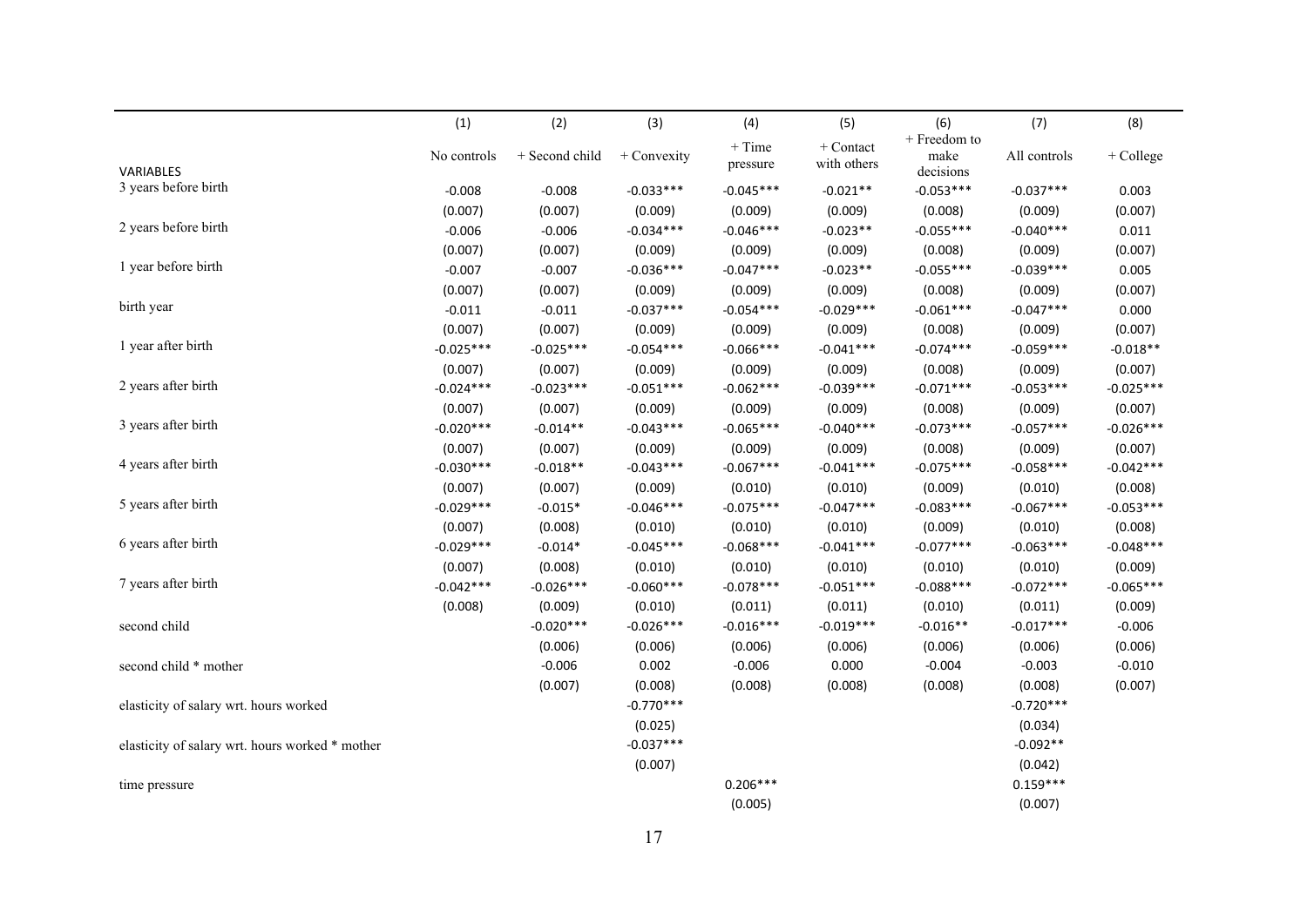|                                    | (1)         | (2)            | (3)           | (4)                  | (5)                        | (6)                               | (7)          | (8)         |
|------------------------------------|-------------|----------------|---------------|----------------------|----------------------------|-----------------------------------|--------------|-------------|
| VARIABLES                          | No controls | + Second child | $+$ Convexity | $+$ Time<br>pressure | $+$ Contact<br>with others | + Freedom to<br>make<br>decisions | All controls | + College   |
| time pressure * mother             |             |                |               | $-0.016***$          |                            |                                   | $-0.079***$  |             |
|                                    |             |                |               | (0.002)              |                            |                                   | (0.009)      |             |
| contact with others                |             |                |               |                      | $-0.164***$                |                                   | $-0.144***$  |             |
|                                    |             |                |               |                      | (0.004)                    |                                   | (0.006)      |             |
| contact with others * mother       |             |                |               |                      | $-0.003$                   |                                   | $0.077***$   |             |
|                                    |             |                |               |                      | (0.002)                    |                                   | (0.007)      |             |
| freedom to make decisions          |             |                |               |                      |                            | $0.081***$                        | $0.016***$   |             |
|                                    |             |                |               |                      |                            | (0.003)                           | (0.004)      |             |
| freedom to make decisions * mother |             |                |               |                      |                            | $-0.039***$                       | $0.016***$   |             |
|                                    |             |                |               |                      |                            | (0.003)                           | (0.005)      |             |
| college                            |             |                |               |                      |                            |                                   | $-0.073***$  |             |
|                                    |             |                |               |                      |                            |                                   | (0.002)      |             |
| constant                           | $0.779***$  | $0.779***$     | $1.619***$    | 0.001                | $1.497***$                 | $0.646***$                        | $1.550***$   | $-1.127$    |
|                                    | (0.004)     | (0.004)        | (0.026)       | (0.019)              | (0.018)                    | (0.006)                           | (0.043)      | (2,610.479) |
| Observations                       | 195,830     | 195,830        | 183,107       | 165,172              | 165,172                    | 165,172                           | 165,031      | 161,473     |
| R-squared                          | 0.177       | 0.177          | 0.169         | 0.174                | 0.174                      | 0.170                             | 0.183        | 0.307       |

*Notes:* Table reports coefficients from a set of OLS regressions of the switching indicator (equal to one if a switch from the public to the private sector occurs between time t-1 and t) on dummies corresponding to distan to and from birth and other explanatory variables. Each column in this table corresponds to a different set of control variables. The estimation sample consists of all mothers and fathers who had their first child in the a interval 26-33 and were employed in the public sector in year t-1.

\*\*\* Significant at the 1 percent level.

\*\* Significant at the 5 percent level.

\* Significant at the 10 percent level.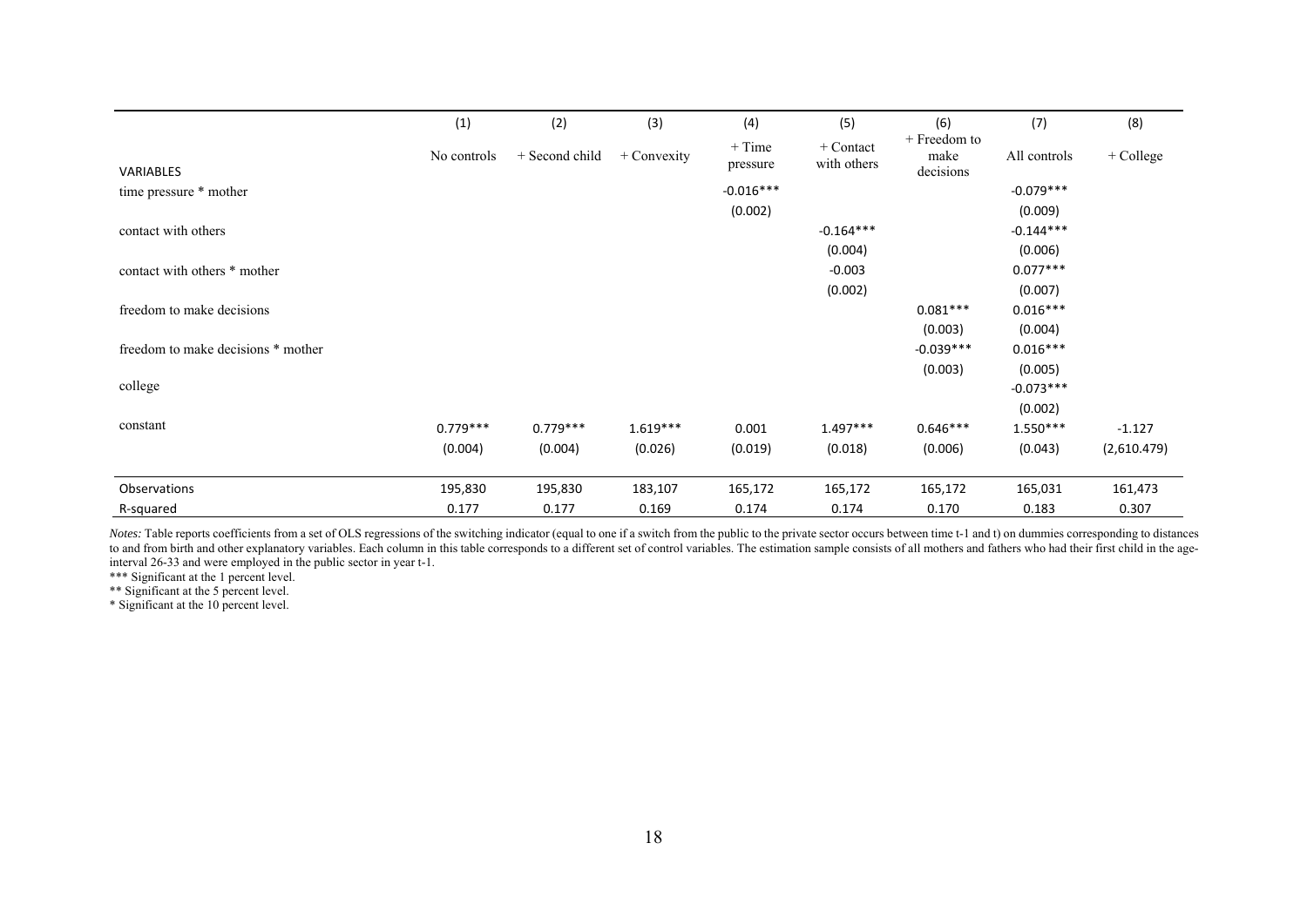| ISCO code | Occupation title                                            | Elasticity       |
|-----------|-------------------------------------------------------------|------------------|
| 12        | Administrative and commercial managers                      | 1.038            |
|           |                                                             | (0.007)          |
| 13        | Production and specialised services managers                | 1.114            |
|           |                                                             | (0.008)          |
| 21        | Science and engineering professionals                       | 1.016            |
|           |                                                             | (0.003)          |
| 22        | Health professionals                                        | 1.092            |
|           |                                                             | (0.008)          |
| 23        | Teaching professionals                                      | 1.075            |
|           |                                                             | (0.003)          |
| 24        | Business and administration professionals                   | 1.115            |
|           |                                                             | (0.004)          |
| 31        | Science and engineering associate professionals             | 1.111<br>(0.003) |
| 32        | Health associate professionals                              | 1.092            |
|           |                                                             | (0.008)          |
| 33        | Business and administration associate professionals         | 1.087            |
|           |                                                             | (0.005)          |
| 34        | Legal, social, cultural and related associate professionals | 1.058            |
|           |                                                             | (0.003)          |
| 41        | General and keyboard clerks                                 | 1.034            |
|           |                                                             | (0.002)          |
| 42        | Customer services clerks                                    | 1.084            |
|           |                                                             | (0.006)          |
| 51        | Personal service workers                                    | 1.136            |
|           |                                                             | (0.003)          |
| 52        | Sales workers                                               | 1.046            |
|           |                                                             | (0.003)          |
| 61        | Market-oriented skilled agricultural workers                | 0.976            |
|           |                                                             | (0.006)          |
| 71        | Building and related trades workers, excluding electricians | 0.996            |
|           |                                                             | (0.002)          |
| 72        | Metal, machinery and related trades workers                 | 1.015<br>(0.002) |
| 73        | Handicraft and printing workers                             | 0.986            |
|           |                                                             | (0.009)          |
| 74        | Electrical and electronic trades workers                    | 1.018            |
|           |                                                             | (0.005)          |
| 81        | Stationary plant and machine operators                      | 1.115            |
|           |                                                             | (0.007)          |
| 82        | Assemblers                                                  | 1.109            |
|           |                                                             | (0.002)          |
| 83        | Drivers and mobile plant operators                          | 1.114            |
|           |                                                             | (0.003)          |
| 91        | Cleaners and helpers                                        | 1.146            |
|           |                                                             | (0.004)          |
| 92        | Agricultural, forestry and fishery labourers                | 0.997            |
|           |                                                             | (0.007)          |

TABLE 3A— OCCUPATION-LEVEL ESTIMATES OF THE ELASTICITIES OF MONTHLY PAY WITH RESPECT TO HOURS WORKED

*Notes:* Table lists the coefficients (and standard errors) from the OLS regressions of (log) monthly salary on (log) hours worked for each 2-digit occupation. We control for age and education level in these regressions. Estimation sample consists of men aged 21-37.

\*\*\* Significant at the 1 percent level.